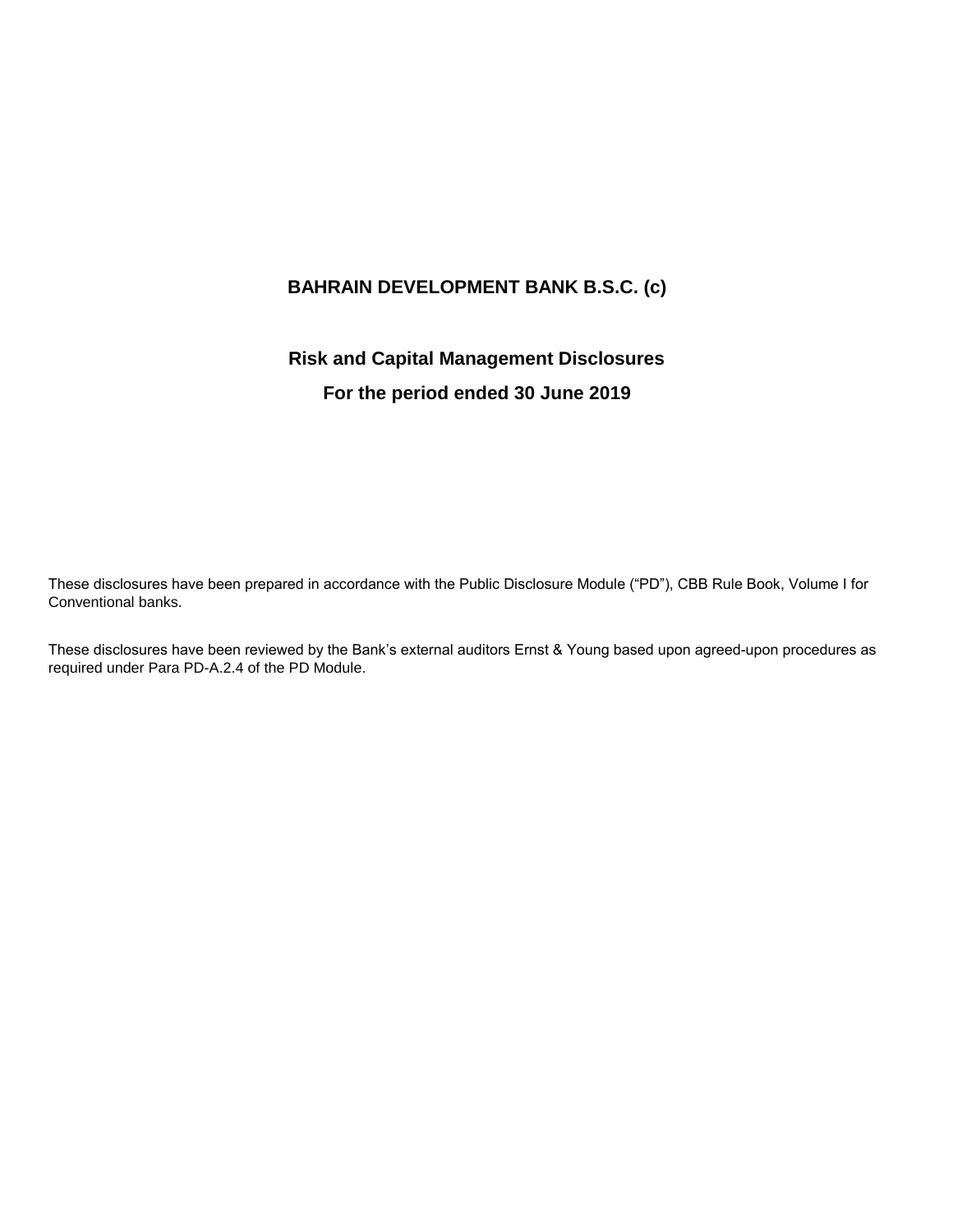#### **1 EXECUTIVE SUMMARY**

This report has been prepared in accordance with Pillar III disclosure requirements prescribed by the Central Bank of Bahrain, herein referred to as "CBB". The report has been designed to provide BDB Group's stakeholders with detailed information on the Bank's approach in managing capital and risk, having due regard to the operating environment.

The Bank applies the Basel framework in the measurement of its capital adequacy, and in its capital management strategy and risk management framework. CBB's Basel III capital rules and guidelines became effective on 1st January 2015 as the common framework for the implementation of the Basel Committee on Banking Supervision's (Basel Committee) Basel III capital adequacy framework for banks incorporated in the Kingdom of Bahrain.

BDB has adopted the Standardized Approach for Credit Risk, Market Risk and the Basic Indicator Approach for Operational Risk to determine the capital requirement.

The disclosures in this report are in addition to the disclosures set out in the consolidated financial statements for the year ended 30th June 2019 presented in accordance with the International Financial Reporting Standards (IFRS).

### **2 INTRODUCTION TO THE BASEL III FRAMEWORK**

The CBB's Basel III capital framework is based on three pillars consistent with the Basel III framework developed by the Basel Committee, as follows:-

- Pillar I: calculation of the Risk Weighted Assets (RWAs) and capital requirement.
- Pillar II: the supervisory review process, including the Internal Capital Adequacy Assessment Process (ICAAP).
- Pillar III: rules for the disclosure of risk management and capital adequacy information.

Amongst the three pillars, it is Pillar I that has been affected most and largely amended with the introduction of Basel III. Additional disclosure requirements have also been introduced under Pillar III.

# **CBB CAPITAL ADEQUACY RULES:**

CBB minimum required total capital adequacy ratio (including CCB) increased from 12 percent to 12.5 percent, compared to 10.5 percent recommended by the Basel Committee. Moreover, there are newly introduced limits and minima by the CBB under Basel III, such as minimum Common Equity Tier 1 Capital Ratio "CET1" of 9 percent (including CCB) and minimum T1 Capital Ratio of 10.5 percent (including CCB).

The table below summarizes the approaches available for calculating RWAs for each risk type in accordance with the CBB's Basel III capital adequacy framework:

| Credit Risk           | <b>Market Risk</b>                                | <b>Operational Risk</b>                           |  |  |
|-----------------------|---------------------------------------------------|---------------------------------------------------|--|--|
| Standardised Approach | Standardised Approach<br>Internal Models Approach | Basic Indicator Approach<br>Standardised Approach |  |  |

For regulatory reporting purposes, BDB is using the Standardised Approach for credit risk and market risk, and Basic Indicator Approach for operational risk.

#### **i) Credit Risk**

Credit Risk represents the potential financial loss as a consequence of a customer's inability to honour the terms and conditions of a credit facility. Such risk is measured with respect to counterparties for both on-balance sheet assets and off-balance sheet items. The bank has a robust credit risk management architecture which is explained in greater detail in Note 2 of the consolidated financial statements.

The Bank does not use any external credit assessment institutions and the risk rating for the exposures are based on the internal credit framework and policy guidelines of the Bank.

For regulatory reporting purposes, BDB is using the Standardised Approach for credit risk.

### **ii) Market Risk**

Market Risk is the risk of potential losses arising from movements in market prices of financial instruments as a result of changes in market rates (such as interest rates and foreign exchange rates).

For the regulatory market risk capital requirement, BDB is using the Standardised Approach for the calculation of regulatory market risk capital.

#### **iii) Operational Risk**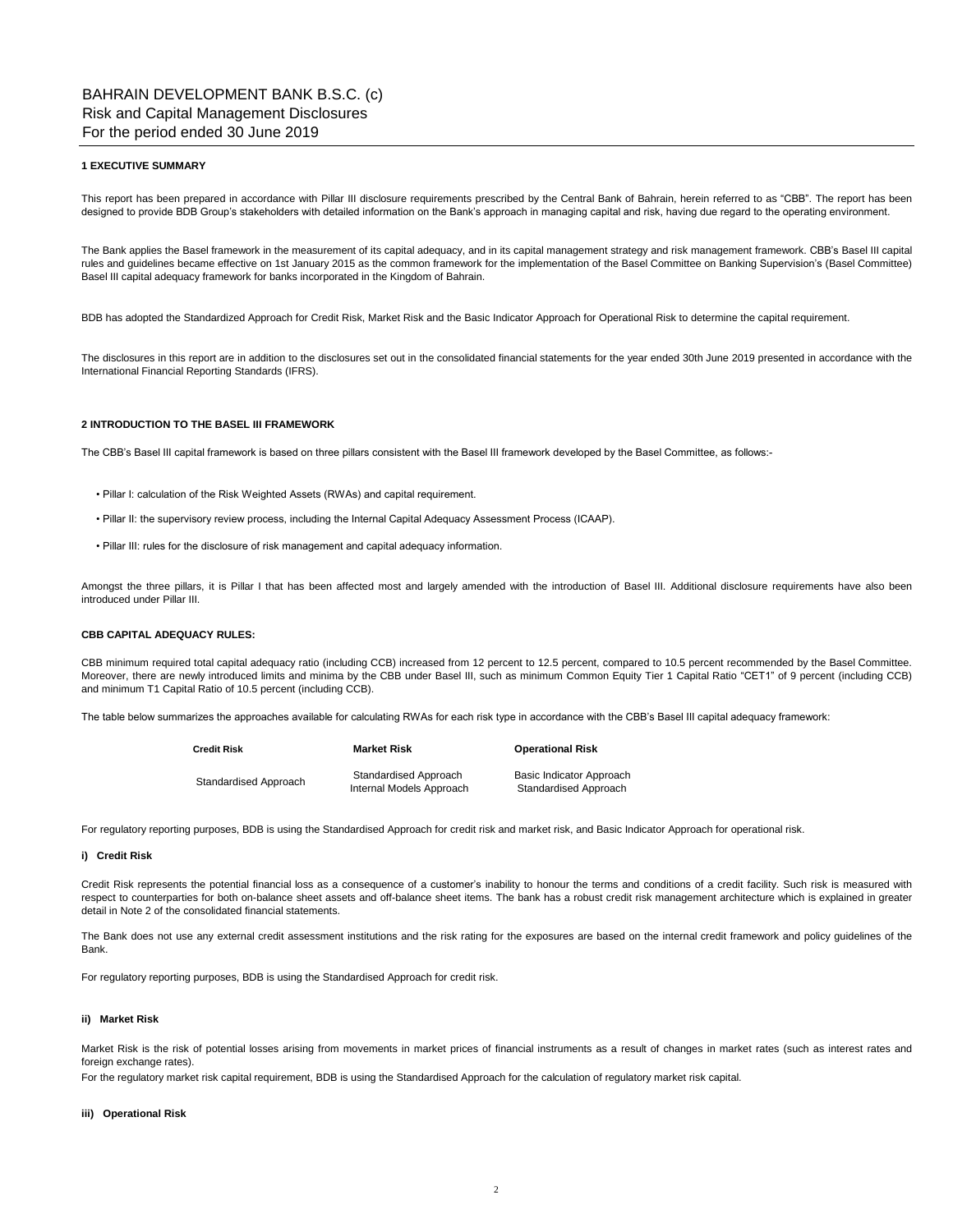Operational Risk is the risk of monetary loss on account of human error, fraud, systems failures or the failure to record transactions. In order to manage and mitigate such risks, the Bank ensures that proper systems and resources (financial and personnel) are available to support the Bank's operations. Proper segregation of duties and other controls (including reconciliation, monitoring and reporting) are implemented to support the various operations and activities.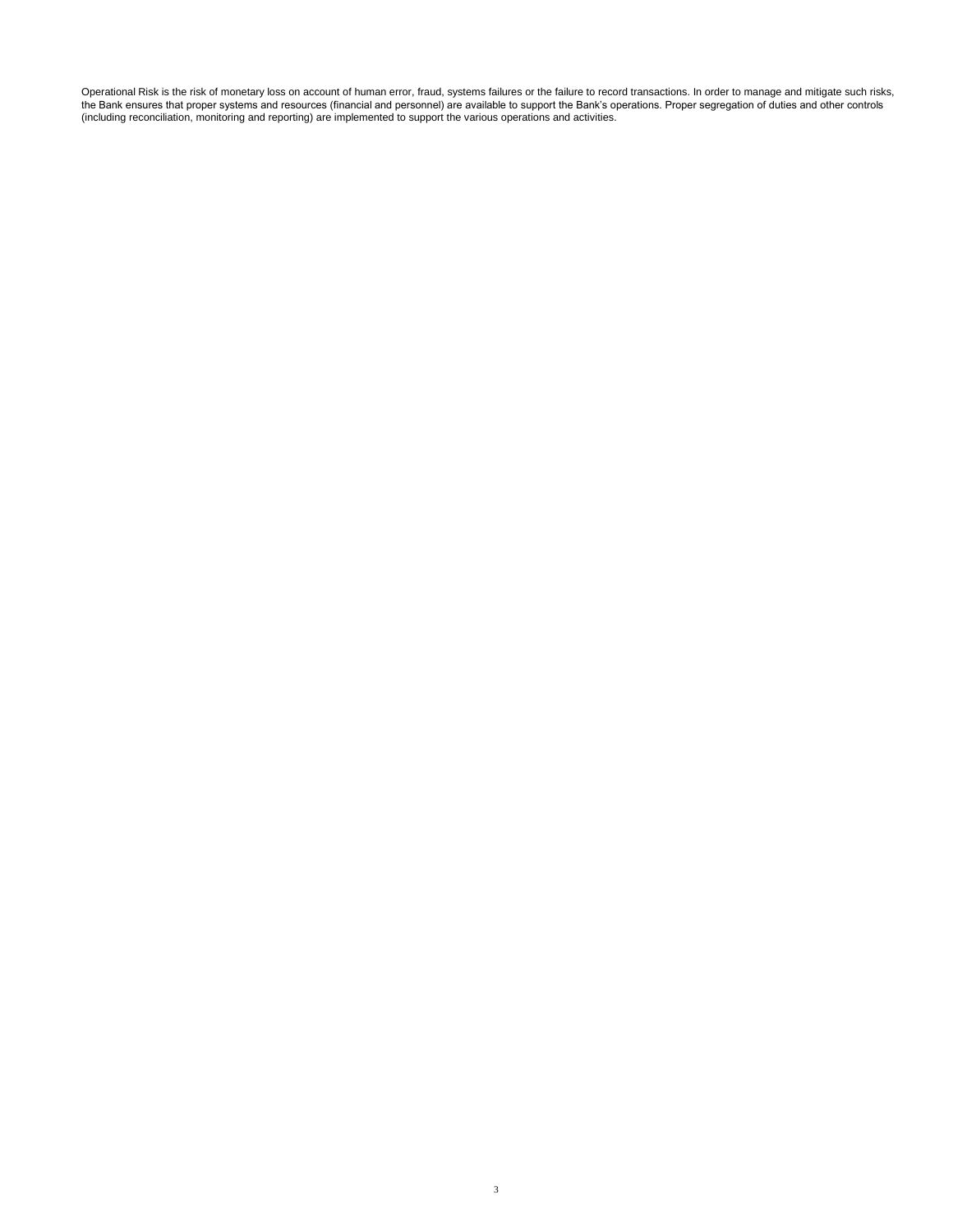For the regulatory operational risk capital requirement, BDB is using the Basic Indicator Approach for the calculation of regulatory operational risk capital.

## **Regulatory Reforms**

The Bank is operating as a retail bank with special waivers under a license issued by the Central Bank of Bahrain ("CBB"), with headquarters and branches in Bahrain. The Bank's capital adequacy requirements are computed on a consolidated basis.

## **3 GROUP STRUCTURE**

The Group's financial statements are prepared and published on a full consolidation basis, with all subsidiaries being consolidated in accordance with IFRS. As at 30 June 2019, the Group consists of the Bank and its following subsidiaries:

| Name                                       | <b>Country of</b><br>incorporation | Ownership<br>interest |
|--------------------------------------------|------------------------------------|-----------------------|
| Bahrain Business Incubator Centre (S.P.C.) | Kingdom of Bahrain                 | 100%                  |
| Bahrain Export Development Center S.P.C    | Kingdom of Bahrain                 | 100%                  |
| Al-Waha Venture Capital Fund Company       | Kingdom of Bahrain                 | 99%                   |
| Middle East Corner Consultancy CO. WLL*    | Kingdom of Bahrain                 | 28.6%                 |

\* The Bank is exposed, or has rights, to variable returns from its involvement with Middle East Corner Consultancy Co. WLL; and has the ability to affect those returns through its power over Middle East Corner Consultancy Co. WLL and thus is deemed as subsidiary of the Bank.

#### **Restrictions on capital and transfer of funds within the Group**

Since the Bank's subsidiaries are not regulated financial institutions, there is no regulatory impediment to the transfer of retained earnings to the Bank. However, as a separate legally incorporated entity, the transfer of paid in capital and mandatory reserves would require shareholder action. As the major shareholder (either direct or indirect) in the entity, the Bank has the power to undertake the legal processes for the transfer of such capital. The Bank's subsidiaries are registered and domiciled in Bahrain and there are no exchange controls or other restrictions on the transfer of funds.

4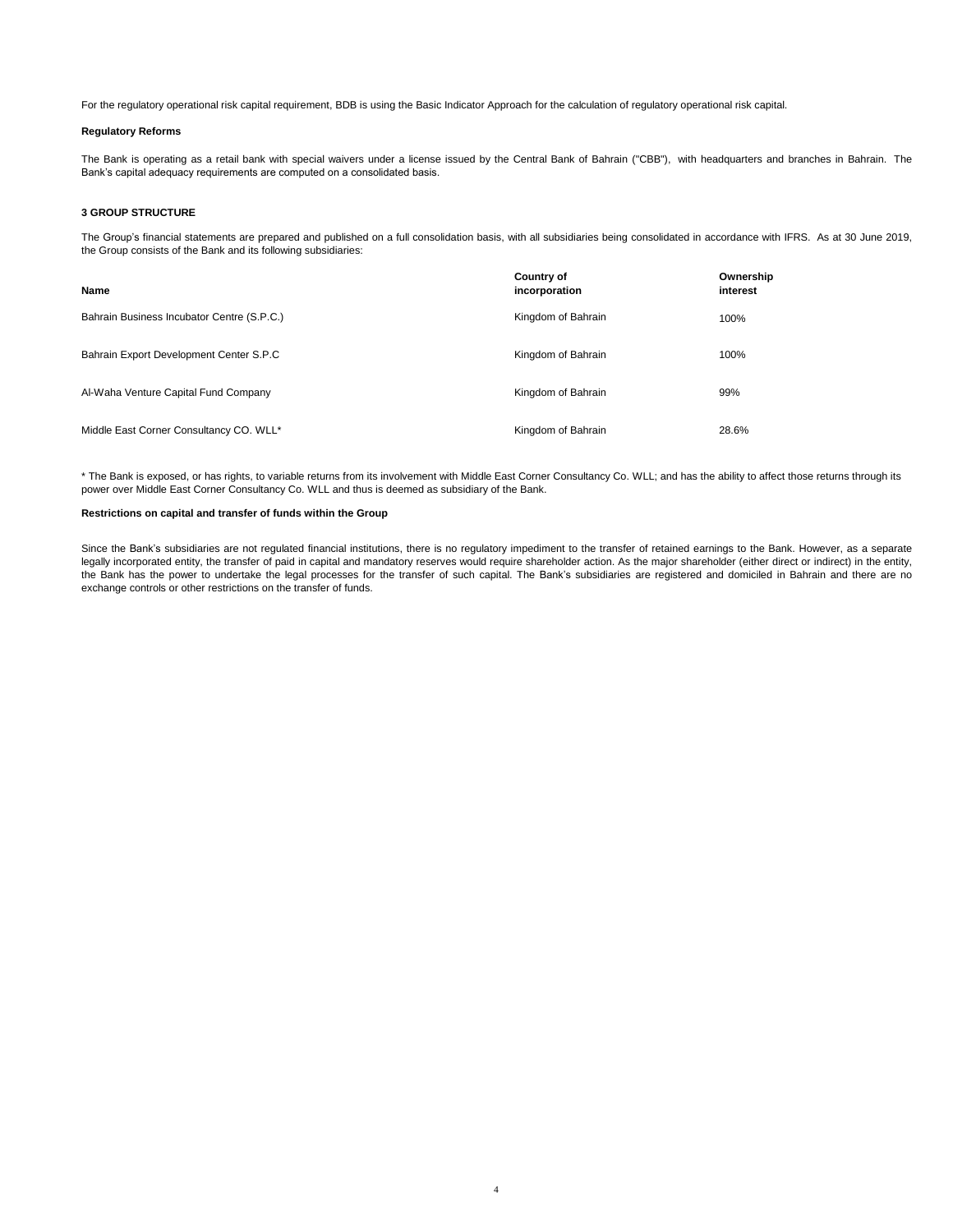# **4 CAPITAL STRUCTURE AND CAPITAL ADEQUACY**

The Bank's regulatory capital base comprises of (a) CET 1 capital which includes share capital, reserves and retained earnings. (b) Tier 2 capital which consist of general loan loss provisions.

# **Capital structure, minimum capital and capital adequacy**

The Bank's paid up capital consists only of ordinary shares and does not have any other type of capital instruments.

The Bank's regulatory capital base is as detailed below:

|                                                           | As at 30 June |
|-----------------------------------------------------------|---------------|
|                                                           | 2019          |
| <b>Common Equity Tier 1 (CET1)</b>                        |               |
| Issued and full paid ordinary shares                      | 65,000        |
| Legal / Statutory reserve                                 | 1,186         |
| Retained earnings                                         | (2,580)       |
| Other reserves                                            | 4,048         |
| <b>Current period Profit</b>                              | 237           |
| Cumulative fair value changes on FVOCI investments (Debt) | 212           |
| Total Common Equity Tier 1 (CET1) (A)                     | 68,103        |
| Additional Tier 1 (AT1)                                   |               |
| Total Tier 1 (T1)                                         | 68,103        |
| Tier 2 Capital (T2)                                       |               |
| Expected Credit Losses (ECL)                              | 1,525         |
| Total Tier 2 (T2) (B)                                     | 1,525         |
| Total Capital Base (Tier 1 + Tier 2) (C=A+B)              | 69,628        |

| <b>Capital Requirement for Risk Weighted Exposure</b> | <b>Credit</b><br><b>Exposure</b><br>before credit<br>risk mitigant | Eligible<br>financial<br>collateral | Credit<br><b>Exposure</b><br>after risk<br>mitigant | <b>Risk weighted</b><br>exposure | Capital<br><b>Requirement at</b><br>12.5% |
|-------------------------------------------------------|--------------------------------------------------------------------|-------------------------------------|-----------------------------------------------------|----------------------------------|-------------------------------------------|
| As at 30 June 2019                                    |                                                                    |                                     |                                                     |                                  |                                           |
| Cash items                                            | 232                                                                |                                     | 232                                                 |                                  |                                           |
| Sovereigns                                            | 78,818                                                             | $\blacksquare$                      | 78,818                                              |                                  |                                           |
| Banks                                                 | 9,060                                                              |                                     | 9,060                                               | 6,185                            | 773                                       |
| Corporates                                            | 64,017                                                             | 816                                 | 63,201                                              | 61,948                           | 7,744                                     |
| Past due exposures                                    | 16,613                                                             | 85                                  | 16,528                                              | 17,947                           | 2,243                                     |
| Investment in securities                              | 4,765                                                              | $\blacksquare$                      | 4,765                                               | 7,469                            | 934                                       |
| <b>Holding of Real Estate</b>                         | 14,113                                                             | ٠.                                  | 14,113                                              | 26,934                           | 3,367                                     |
| Others assets                                         | 1,517                                                              | $\blacksquare$                      | 1,517                                               | 1,517                            | 190                                       |
| <b>Total Credit Risk Exposure</b>                     | 189,135                                                            | 901                                 | 188,234                                             | 122,000                          | 15,250                                    |
| <b>Market Risk</b>                                    |                                                                    |                                     |                                                     | 138                              | 17                                        |
| <b>Operational Risk</b>                               |                                                                    |                                     |                                                     | 19,049                           | 2,381                                     |
| <b>Total Risk Weighted Assets (D)</b>                 |                                                                    |                                     |                                                     | 141,187                          | 17,648                                    |
| Capital Adequacy Ratio (B)/(D)                        |                                                                    |                                     |                                                     | 49.32%                           |                                           |
| <b>CET1 Capital Adequacy Ratio (A)/(D)</b>            |                                                                    |                                     |                                                     | 48.24%                           |                                           |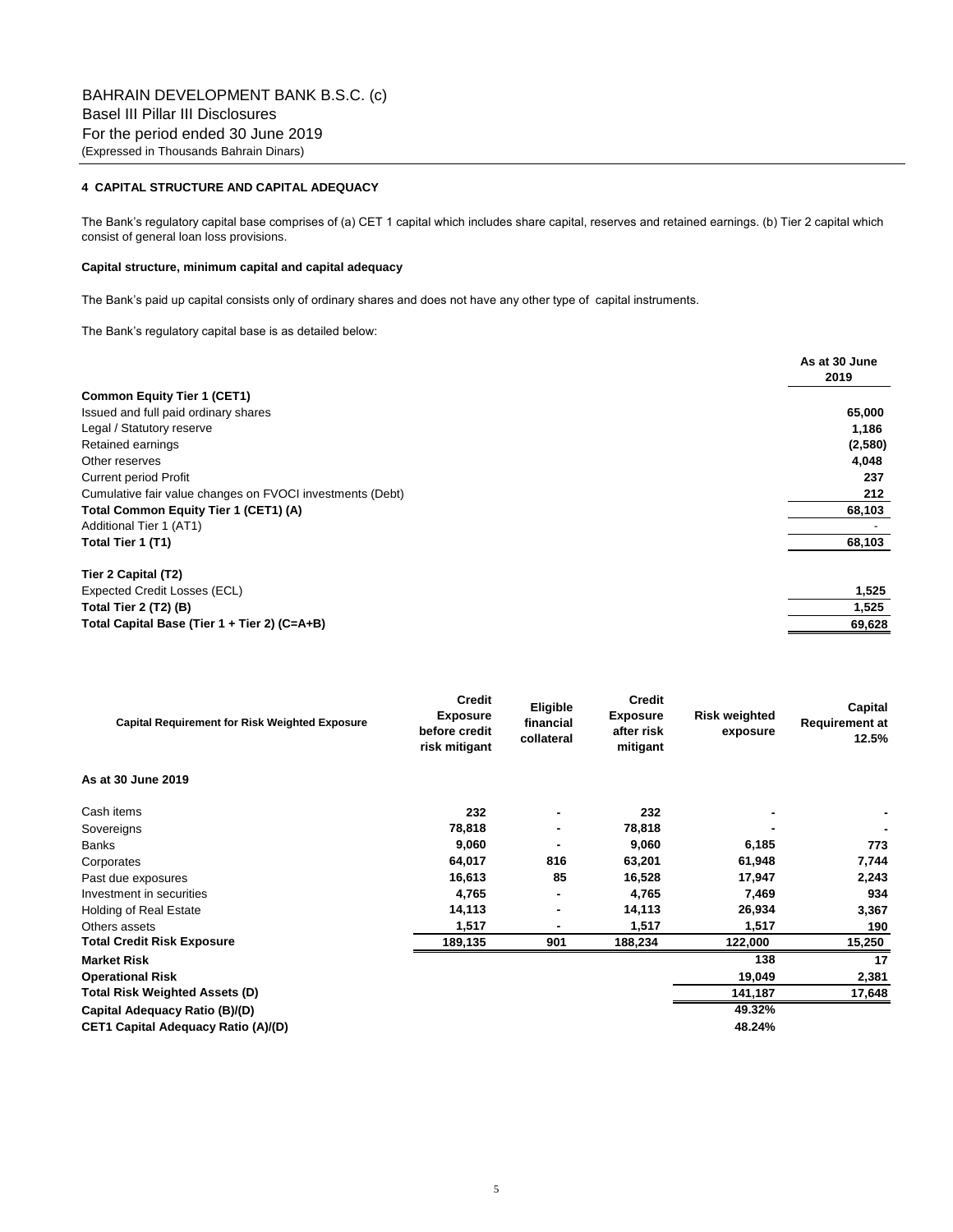# **5 CREDIT RISK – PILLAR III DISCLOSURES**

This section describes BDB's exposure to credit risk, and provides detailed disclosures on credit risk in accordance with the CBB's Basel III framework, in relation to Pillar III disclosure requirements.

#### **Definition of exposure classes**

The Bank has a diversified funded and unfunded credit exposure. These exposures are classified as standard portfolio per CBB's Basel III requirements.

Brief description of applicable standard portfolio are as follows:

### **a. Claims on sovereigns:**

These pertain to exposures to governments and their central banks. Claims on Bahrain and GCC sovereigns are risk weighted at 0%. Claims on all other sovereigns are given a risk weighting of 0% where such claims are denominated and funded in the relevant domestic currency of that sovereign. Claims on sovereigns, other than those mentioned above are risk weighted based on their credit ratings.

#### **b. Investment in securities and sukuk:**

Investments in listed equities are risk weighted at 100% while unlisted equities are risk weighted at 150%.

#### **c. Claims on banks:**

Claims on banks are risk weighted based on external rating agencies ( S&P, Moody's, Fitch , and Capital intelligence) . Shortterm claims on locally incorporated banks are assigned a risk weighting of 20% where such claims on the banks are of an original maturity of three months or less and the claims are denominated and funded in either Bahraini Dinars or US Dollar.

Preferential risk weighting that is one category more favourable than the standard risk weighting is assigned to claims on foreign banks licensed in Bahrain of an original maturity of three months or less denominated and funded in the relevant domestic currency. Such preferential risk weight for short-term claims on banks licensed in other jurisdictions are allowed only if the relevant supervisor also allows this preferential risk weighting to short-term claims on its banks.

No claim on an unrated bank would receive a risk weight lower than that applied to claims on its sovereign of incorporation.

#### **d. Claims on corporates:**

Claims on corporates are risk weighted based on credit ratings. Risk weighting for unrated (corporate) claims are assigned at 100%.

#### **e. Impairment of assets:**

The Bank assesses at each reporting date whether there is any objective evidence that a specific financial asset is impaired. A financial asset is deemed to be impaired if, and only if, there is objective evidence of impairment as a result of one or more events that has occurred after the initial recognition of the asset (an incurred 'impairment event') and that impairment event (or events) has an impact on the estimated future cash flows of the financial asset that can be reliably estimated. Evidence of impairment may include indications that the borrower is experiencing significant financial difficulty, default or delinquency in interest or principal payments, the probability that it will enter bankruptcy or other financial reorganisation and where observable data indicate that there is a measurable decrease in the estimated future cash flows, such as changes in arrears or economic conditions that correlate with defaults.

#### **f. Restructured financing facilities:**

Where possible, the Bank seeks to restructure facilities rather than to take ownership of collateral. This may involve extending the payment arrangements and the agreement of new financing facility conditions. Management continuously reviews renegotiated financing facilities to ensure that all criteria are met and that future payments are likely to occur. The financing facilities continue to be subject to impairment assessment, calculated using the facility's original effective interest rate.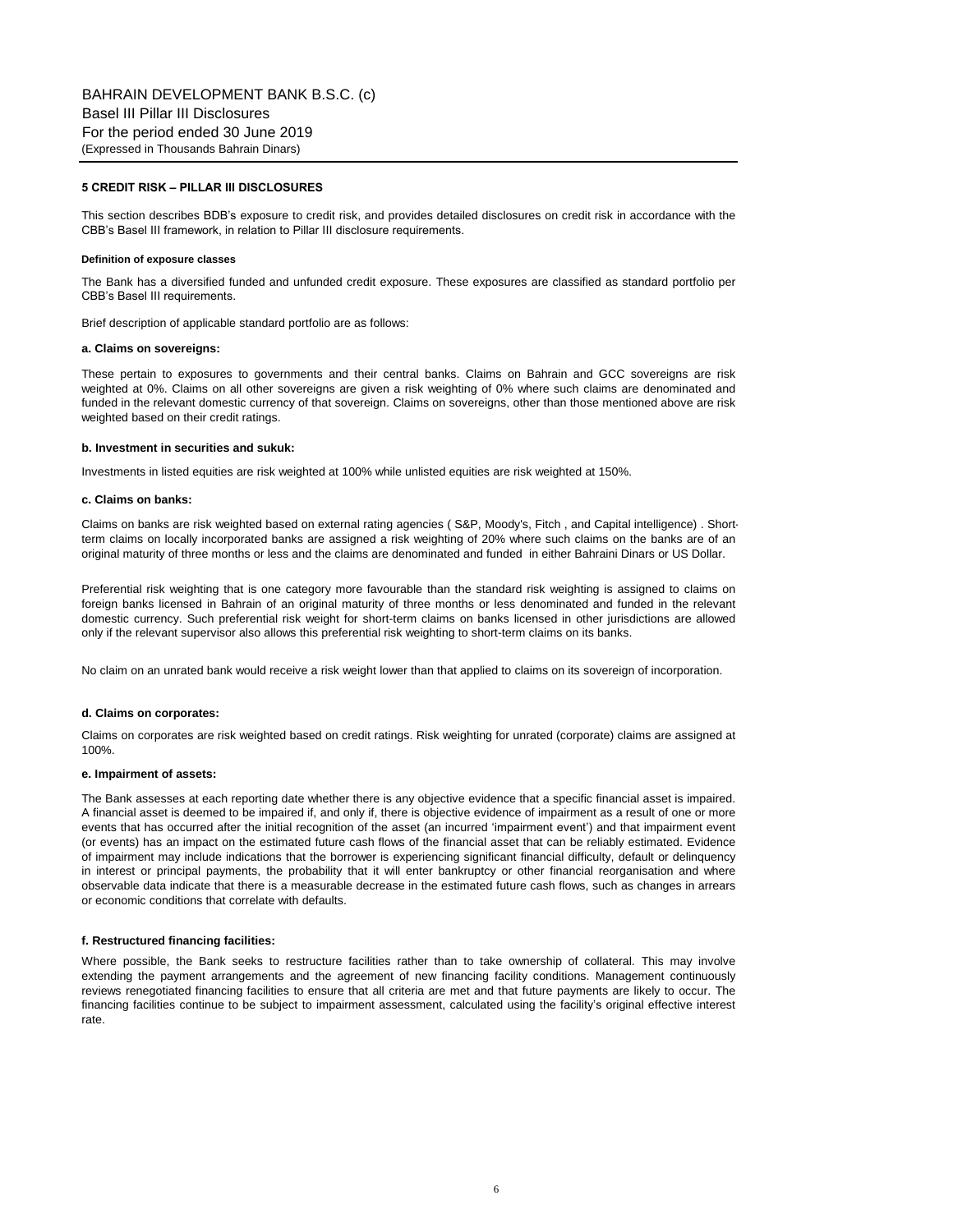## **g. Past due exposures:**

This includes claims, for which the repayment is overdue for more than 90 days. The risk weighting for such loans is either 100% or 150% is applied depending on the level of provisions maintained against the assets.

### **h. Equity Portfolio:**

Investment in securities and financial entities are risk weighted at a minimum risk weight of 100% for listed entities or 150% for unlisted entities, unless such investments exceed 10% of the eligible capital of investee entity, in which case they are deducted from the Bank's capital.

# **i. Other assets:**

These are risk weighted at 100%.

#### **j. Holding of real estate:**

All other holdings of real estate by banks (i.e. owned directly, subsidiaries or associate companies or other arrangements such as trusts, funds or REITs) are risk-weighted at 200%. Investment in listed real estate companies and investment in unlisted real estate companies are risk-weighted at 300% and 400% respectively. Premises occupied by the Group are weighted at 100%.

## **k. Related party transactions and balances:**

Parties are considered to be related if one party has the ability to control the other party or exercise significant influence over the other party in making financial and operating decisions. Related parties include entities over which the Bank exercises significant influence, major shareholders, directors and executive management of the Bank. Such related parties in the ordinary course of business at commercial interest and commission rates (Refer note 28 of the consolidated financial statements).

Amounts due from related parties are unsecured.

### **l. Highly leveraged counterparties:**

The Bank does not lend to highly leveraged and other high risk counterparties as defined in PD-1-3-24(e).

#### **6 Funded and Unfunded Total Credit Exposure**

|                             | <b>Total funded</b><br>credit<br>exposure | Total un-funded<br>credit exposure | Average<br>quarterly<br>credit<br>exposure |
|-----------------------------|-------------------------------------------|------------------------------------|--------------------------------------------|
| Sovereigns                  | 47.440                                    | -                                  | 46,821                                     |
| <b>Banks</b>                | 9,060                                     | $\blacksquare$                     | 9,417                                      |
| Corporates                  | 62,255                                    | 6,143                              | 70,010                                     |
| Past due exposures          | 16,613                                    | $\blacksquare$                     | 16,607                                     |
| Investment in securities    | 4.765                                     | ۰                                  | 4,848                                      |
| Holding of Real Estate      | 14,113                                    | ۰                                  | 14,190                                     |
| Other assets and Cash items | 1,736                                     | $\blacksquare$                     | 2,323                                      |
| <b>Total credit risk</b>    | 155.982                                   | 6.143                              | 164.215                                    |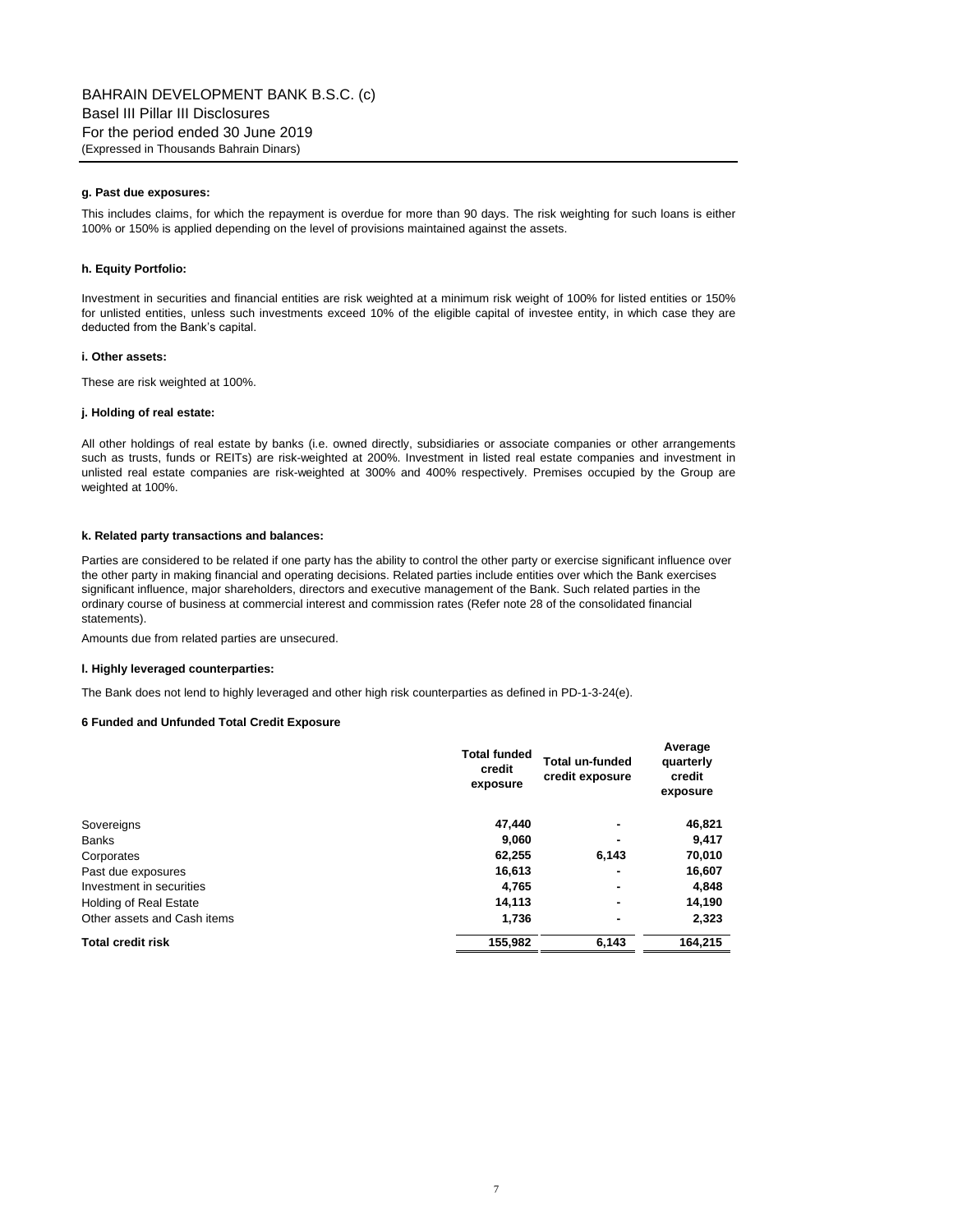# **7 Concentration of credit risk by industry & region (Exposures subject to risk weighting)**

|                                       |            | 2019          |                 |              |  |
|---------------------------------------|------------|---------------|-----------------|--------------|--|
|                                       | Region     | <b>Funded</b> | <b>Unfunded</b> | <b>Total</b> |  |
| Government & public sector            | <b>GCC</b> | 47,440        | ٠               | 47,440       |  |
| Banks and financial institutions      | <b>GCC</b> | 9,857         |                 | 9,857        |  |
| <b>Trading and Manufacturing</b>      | <b>GCC</b> | 46.841        | 665             | 47,506       |  |
| Educational Institutions & Healthcare | <b>GCC</b> | 9.484         | 64              | 9,548        |  |
| Hospitality, media and transportation | <b>GCC</b> | 8,060         | ٠               | 8,060        |  |
| Fisheries, agriculture & dairy        | <b>GCC</b> | 5,538         |                 | 5,538        |  |
| Food processing                       | <b>GCC</b> | 2.342         | 36              | 2,378        |  |
| Others                                | <b>GCC</b> | 26,420        | 5,378           | 31,798       |  |
| <b>TOTAL</b>                          |            | 155,982       | 6,143           | 162,125      |  |

# **8 CREDIT CONCENTRATION GREATER THAN 15% INDIVIDUAL OBLIGOR LIMIT**

| Total credit exposures in excess of 15% individual obligor limit | 2019   |
|------------------------------------------------------------------|--------|
| Sovereigns                                                       | 78.818 |

# **9 SEGMENT WISE BREAKDOWN OF NON PERFORMING LOANS AND IMPAIRMENT PROVISION**

|                                  | Impaired loans (net of<br>provision) | Stage 3: Lifetime<br><b>ECL creditimpaired</b> | Charge for the<br>period |       |
|----------------------------------|--------------------------------------|------------------------------------------------|--------------------------|-------|
| Project finance                  | 14,717                               | 21,572                                         | 114                      | 1,372 |
| <b>Fisheries and Agriculture</b> | 1,896                                | ۰                                              | $\blacksquare$           |       |
|                                  | 16,613                               | 21.572                                         | 114                      | 1.372 |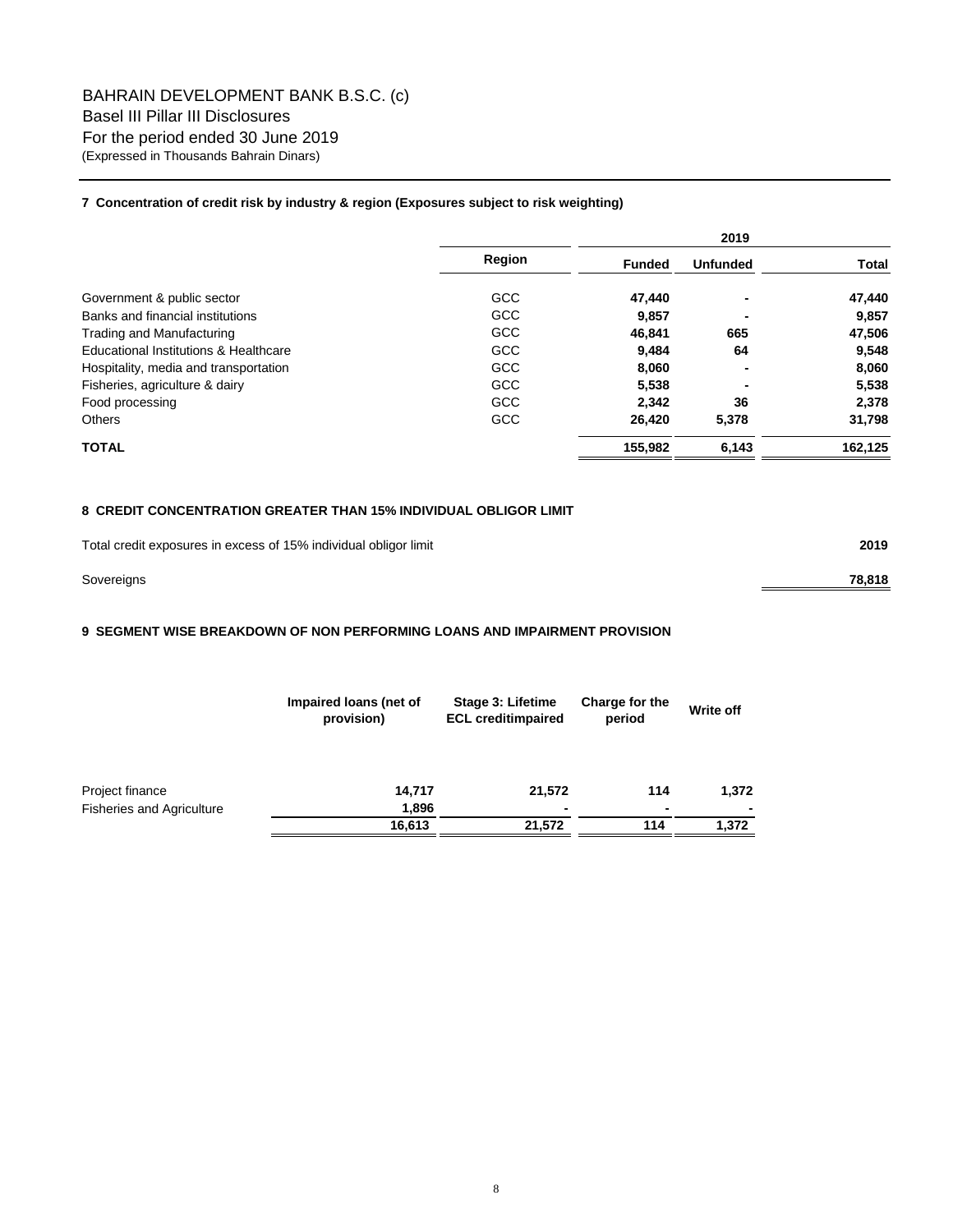# **10 RESIDUAL CONTRACTUAL MATURITY**

*Maturity analysis of assets*

The table below summarises the residual contractual maturity profile of the Group's assets as at 30 June 2019

|                                                        | Up to 1<br>month         | 1 to 3<br>months         | months | 3 to 6 6 months to<br>1 year | 1 to 3<br>years          | 3 to 5<br>years | 5 to 10<br>years | 10 to 20<br>years | Above 20<br>years | Total   |
|--------------------------------------------------------|--------------------------|--------------------------|--------|------------------------------|--------------------------|-----------------|------------------|-------------------|-------------------|---------|
| 2019                                                   |                          |                          |        |                              |                          |                 |                  |                   |                   |         |
| Assets                                                 |                          |                          |        |                              |                          |                 |                  |                   |                   |         |
| Cash and balances with Central Bank of Bahrain         | 2.346                    |                          |        |                              |                          |                 |                  |                   |                   | 2,346   |
| Placements with banks and other financial institutions | 2,842                    | 336                      | 3.462  | 5,107                        | $\overline{\phantom{a}}$ |                 |                  |                   |                   | 11,747  |
| Islamic financing and loans to customers               | 1,274                    | 1,718                    | 2,661  | 5,071                        | 36,876                   | 22,568          | 7,490            |                   | 1,210             | 78,868  |
| Investment securities                                  | 41.652                   | $\overline{\phantom{a}}$ | ۰      | $\overline{\phantom{a}}$     | ۰                        |                 | ۰                |                   | 5.459             | 47,111  |
| Investment in associates                               |                          |                          |        |                              | -                        |                 | 322              |                   |                   | 322     |
| Investment property                                    | $\overline{\phantom{a}}$ |                          | -      |                              | $\overline{\phantom{a}}$ |                 | ۰.               |                   | 11,805            | 11,805  |
| Property, plant and equipment                          | -                        | -                        |        |                              | ۰                        |                 |                  |                   | 1.895             | 1,895   |
| Other assets                                           |                          |                          | 1,888  |                              |                          |                 |                  |                   |                   | 1.888   |
| <b>Total assets</b>                                    | 48,114                   | 2,054                    | 8,011  | 10.178                       | 36,876                   | 22.568          | 7,812            |                   | 20,369            | 155,982 |
|                                                        |                          |                          |        |                              |                          |                 |                  |                   |                   |         |

9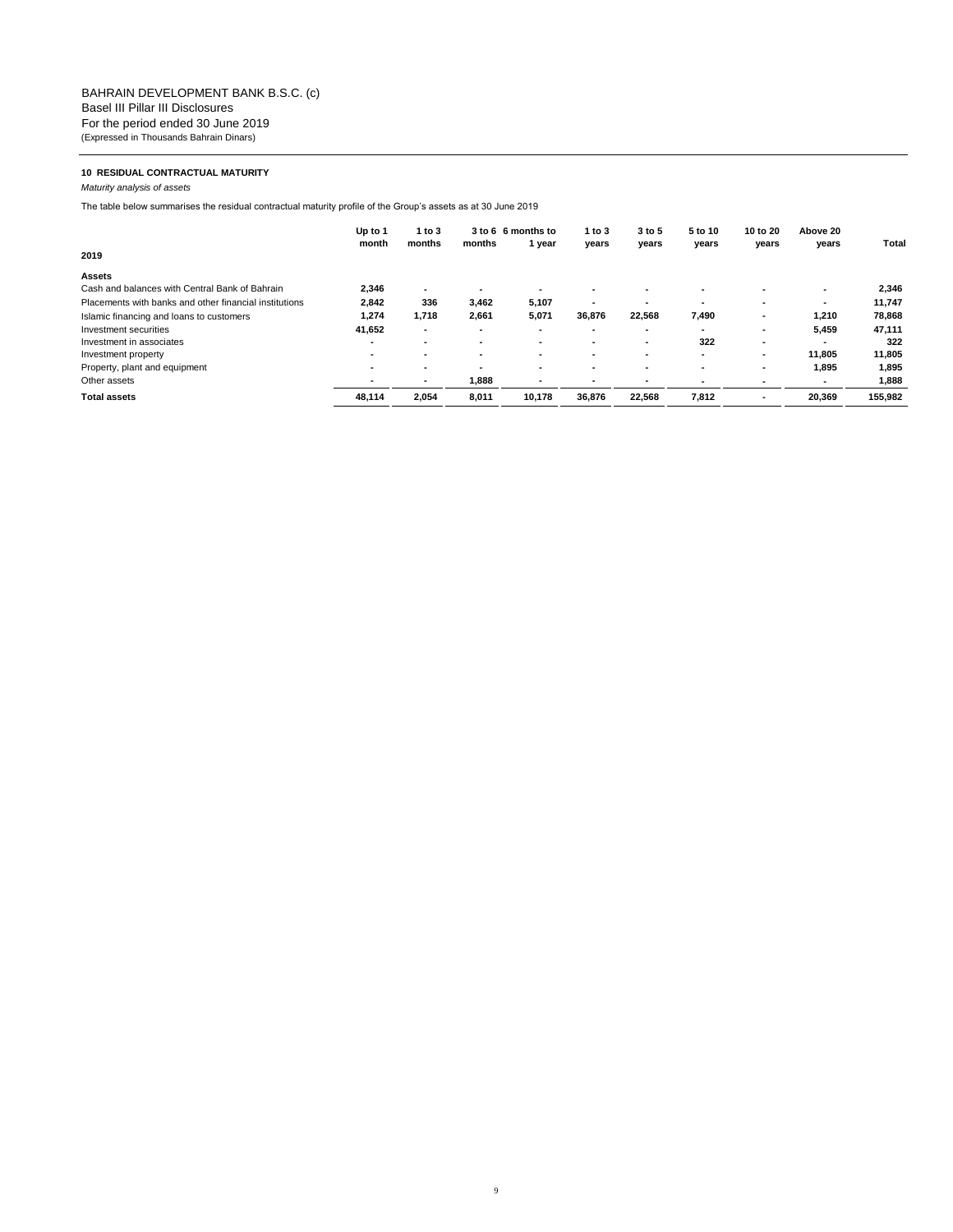# **11 PAST DUE AND IMPAIRED LOANS - AGE ANALYSIS**

# **i) By Geographical area**

|              | Three months<br>to one year | One to three years | Over three years | Total  |
|--------------|-----------------------------|--------------------|------------------|--------|
| GCC          | 19,679                      | 2,458              | 525              | 22,662 |
| <b>TOTAL</b> | 19,679                      | 2,458              | 525              | 22,662 |

**2019**

# **ii) By Segment wise**

|                                  | Three months<br>to one year | One to three years | Over three years | Total  |
|----------------------------------|-----------------------------|--------------------|------------------|--------|
| Project finance                  | 18,284                      | 1,954              | 259              | 20,497 |
| <b>Fisheries and Agriculture</b> | 1,395                       | 504                | 266              | 2,165  |
| <b>TOTAL</b>                     | 19,679                      | 2,458              | 525              | 22,662 |

# **12 GEOGRAPHICAL DISTRIBUTION OF IMPAIRMENT PROVISIONS FOR LOANS AND ADVANCES TO CUSTOMERS**

The Bank and its subsidiaries operate and grant loans/financing facilities locally to Bahrain entities and persons only.

| <b>GCC</b>                              | 2019                |
|-----------------------------------------|---------------------|
| Specific impairment provision - Stage 3 | 21,572              |
| <b>TOTAL</b>                            | 21,572<br>_________ |

# **13 Reconciliation of changes in Expected credit losses**

|                                     |                                                 | 2019                                                                                 |          |
|-------------------------------------|-------------------------------------------------|--------------------------------------------------------------------------------------|----------|
|                                     | Stage 3: Lifetime<br><b>ECL credit impaired</b> | Stage 1: 12-month<br>ECL and stage 2 :<br><b>Lifetime ECL not</b><br>credit-impaired | Total    |
| Balance at 1 January 2018           | 22,830                                          | 1,740                                                                                | 24,570   |
| Amounts written off during the year | (1, 372)                                        | (5)                                                                                  | (1, 377) |
|                                     | 848                                             | 218                                                                                  | 1,066    |
|                                     | (734)                                           | (786)                                                                                | (1,520)  |
|                                     | 21,572                                          | 1,167                                                                                | 22,739   |

# **Restructured Credit Facilities**

The Bank has restructured credit facilities amounting to BD 45 thousands during the year ended 30 June 2019. Restructuring concessions mainly related to deferral of loan installments to assist customers overcome temporary cash crunch situations or to realign the repayment with the borrower's revised cash flow projections.

The above restructurings did not have a significant impact on the present or future earnings and were primarily extensions of the loan/financing tenor.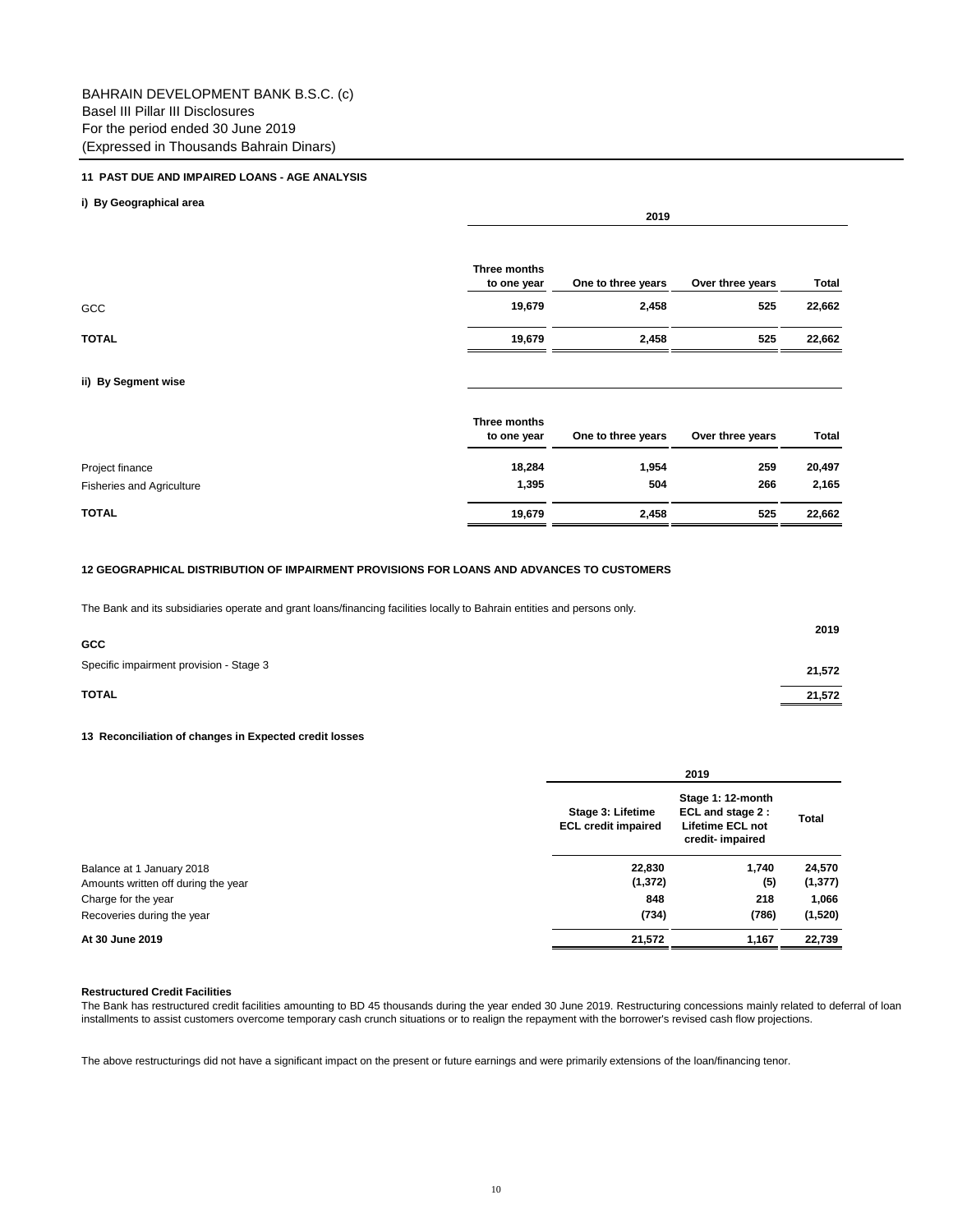# **14 CREDIT RISK MITIGATION**

The reduction of the capital requirement attributable to credit risk mitigation is calculated in different ways, depending on the type of credit risk mitigation. The main collaterals taken for risk mitigation on credit exposures are deposits held by customers, residential / commercial property mortgage, investment securities, counter-guarantees from other banks, tamkeen guarantees etc. However, for purposes of capital adequacy computation, only eligible collateral recognized under Basel 3 is taken into consideration.

# **15 ELIGIBLE FINANCIAL COLLATERAL AND GUARANTEES**

Eligible financial collateral, and guarantees, presented by standard portfolio are as under:

|                               | <b>Gross credit</b><br>exposure | <b>Financial</b><br>collateral | <b>Credit exposure after</b><br>credit risk mitigant |
|-------------------------------|---------------------------------|--------------------------------|------------------------------------------------------|
| As at 30 June 2019            |                                 |                                |                                                      |
| Sovereigns                    | 78,818                          | $\blacksquare$                 | 78,818                                               |
| <b>Banks</b>                  | 9,060                           |                                | 9,060                                                |
| Corporates                    | 64,017                          | 816                            | 63,201                                               |
| Past due exposures            | 16,613                          | 85                             | 16,528                                               |
| Investments in equities/funds | 4,765                           |                                | 4,765                                                |
| Holding of real estate        | 14,113                          | ۰                              | 14,113                                               |
| Other assets and cash items   | 1,749                           |                                | 1,749                                                |
|                               | 189,135                         | 901                            | 188,234                                              |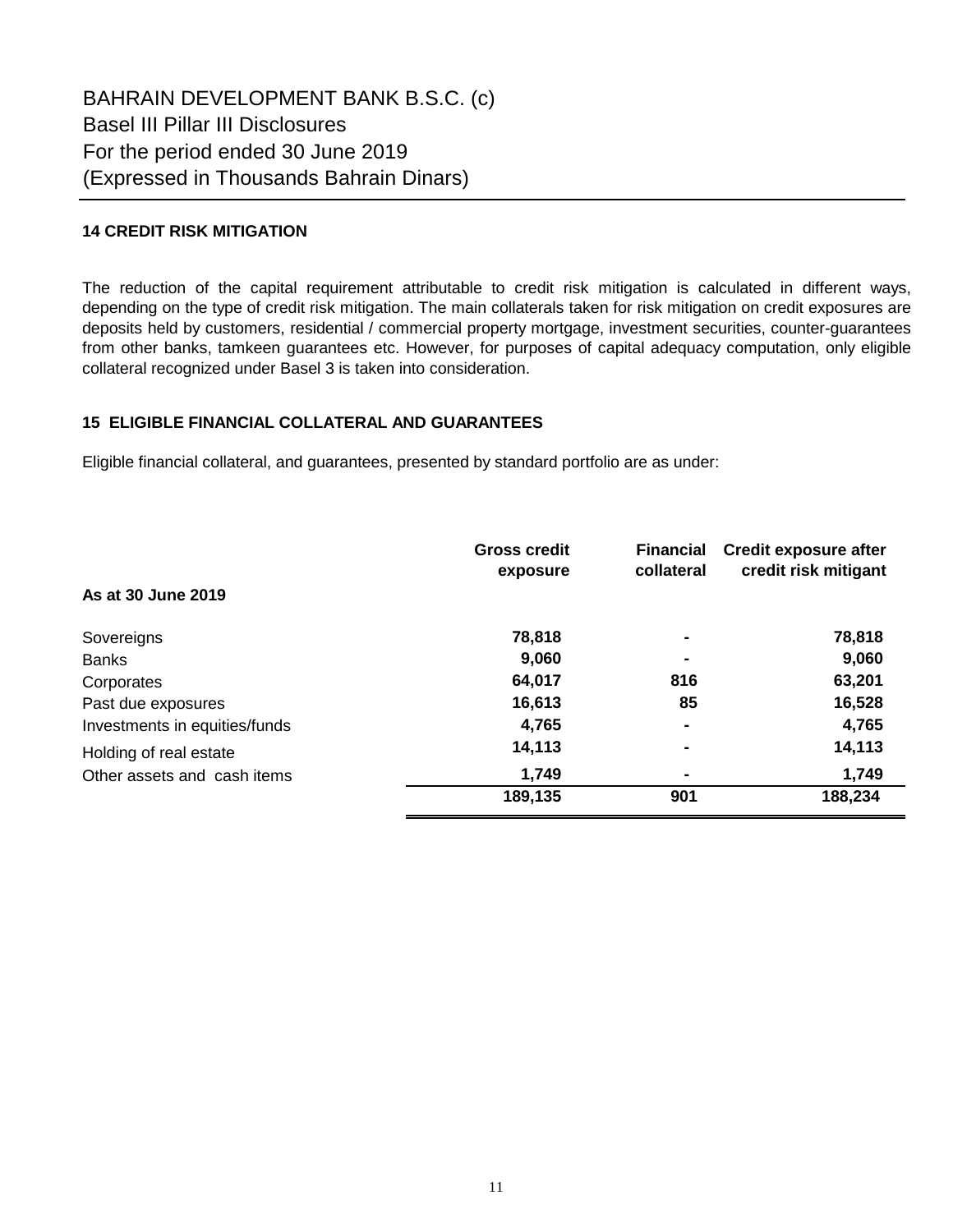BAHRAIN DEVELOPMENT BANK B.S.C. (c) Basel III Pillar III Disclosures For the period ended 30 June 2019 (Expressed in Thousands Bahrain Dinars)

# **16 SENSITIVITY ANALYSIS - INTEREST RATE RISK (IRRBB)**

Impact on net interest income for the period ended 30 June 2019

|                                                                                                 | 2019                                |
|-------------------------------------------------------------------------------------------------|-------------------------------------|
| <b>Bahraini Dinar</b><br>Assets<br>Liabilities                                                  | 174,043<br>141,381                  |
| $(+)$ 200 basis points<br>(-) 200 basis points                                                  | 653<br>(653)                        |
| <b>US Dollar</b><br>Assets<br>Liabilities<br>$(+)$ 200 basis points<br>(-) 200 basis points     | 31,909<br>44,042<br>(243)<br>243    |
| <b>Kuwaiti Dinar</b><br>Assets<br>Liabilities<br>$(+)$ 200 basis points<br>(-) 200 basis points | 786<br>696<br>$\overline{2}$<br>(2) |
| <b>Saudi Riyals</b><br>Assets<br>Liabilities<br>$(+)$ 200 basis points<br>(-) 200 basis points  | 8,385<br>8,344<br>(1)               |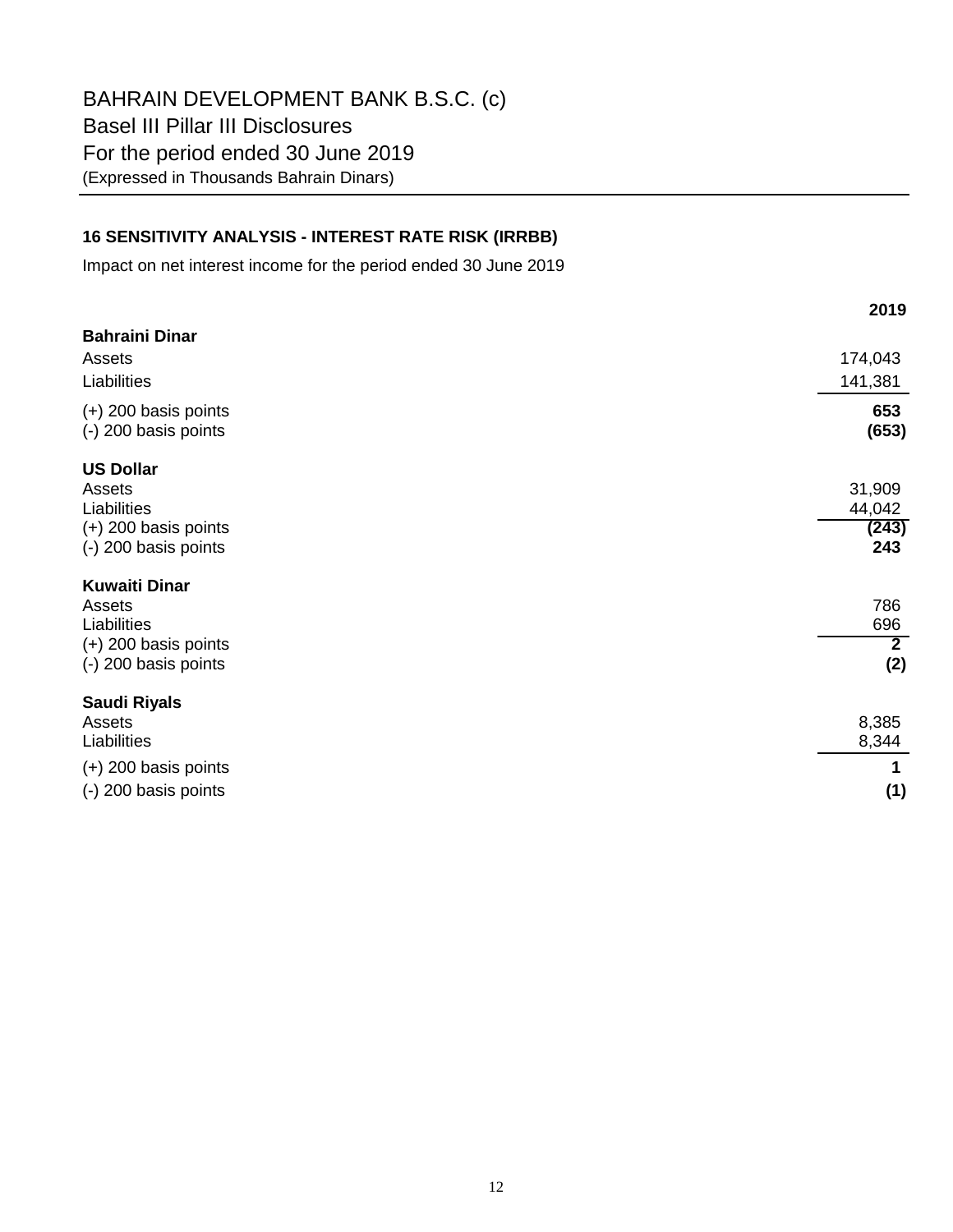# **17 MARKET RISK, INTEREST RATE GAP**

#### **Market risk**

Market risk is defined as potential adverse changes in the fair value or future cash flows of a trading position or portfolio of financial instruments resulting from the movement of market variables, such as interest rates, currency rates, equity prices and commodity prices, market indices as well as volatilities and correlations between markets. As its primary tool, the Bank measures its market risk exposure using the Standardised Approach under Basel III.

The Bank uses the Standardised Approach for calculating market risk capital charges for the following market risk components:

- Equity exposure risk
- Interest rate exposure risk
- Foreign currency exposure risk
- Commodity risk

The Bank's market risk capital charge is largely composed of foreign currency risk arising from the Bank's foreign exchange exposure on investments denominated mainly in Kuwaiti dinars, Saudi riyals and USD, and interest rate risk arising on the bond portfolio. The capital requirement for market risk using the Standardised Approach as at 30 June 2019 was as follows:

|                               |      | <b>Capital requirements</b> |                |         |  |
|-------------------------------|------|-----------------------------|----------------|---------|--|
|                               | 2019 | <b>Maximum</b>              | <b>Minimum</b> | Average |  |
| <b>Risk Type</b>              |      |                             |                |         |  |
| Equity risk capital           |      |                             | ۰              |         |  |
| Foreign exchange risk capital | 11   | 11                          | 8              | 9.5     |  |
| Interest rate risk capital    |      |                             |                |         |  |
| Commodity risk capital        |      |                             |                |         |  |

#### **Interest rate risk**

Interest rate risk arises from the possibility that changes the interest rates will affect future profitability or the fair values of the financial instruments. The Bank is exposed to interest rate risks due to mismatches of interest rate repricing on maturity of assets and liabilities. Positions are monitored periodically to ensure that this is maintained within the established limits. The Banks assets and liabilities reprice only on maturity.

The Bank's interest rate sensitivity position is based on the maturity dates, as follows

| 2019                                                   | Up to 1<br>month | 1 to 3<br>months | 3 to 6 months  | 6 months to 1<br>year | 1 to 5 years | Over 5<br>vears | Non-<br>interest<br>bearing | Total   |
|--------------------------------------------------------|------------------|------------------|----------------|-----------------------|--------------|-----------------|-----------------------------|---------|
| <b>Assets</b>                                          |                  |                  |                |                       |              |                 |                             |         |
| Cash and balances with Central Bank of Bahrain         |                  |                  | $\blacksquare$ |                       |              |                 | 2,346                       | 2,346   |
| Placements with banks and other financial institutions | 2,842            | 336              | 3,462          | 5,107                 |              |                 |                             | 11,747  |
| Islamic financing and loans to customers               | 1,274            | 1,718            | 2,661          | 5,071                 | 59,444       | 8,700           |                             | 78,868  |
| Other assets                                           | 41,652           |                  | ۰              |                       |              | 5,459           | 15,910                      | 63,021  |
| <b>Total assets</b>                                    | 4,116            | 2,054            | 6,123          | 10,178                | 59,444       | 8,700           | 2,346                       | 155,982 |
| <b>Liabilities</b>                                     |                  |                  |                |                       |              |                 |                             |         |
| Term loans                                             | 251              | 3,242            | 694            | 3,493                 | 27,944       | 10,857          |                             | 46,481  |
| <b>Deposits</b>                                        | 20,854           | 2,430            | 144            | 2,084                 |              | 10,000          |                             | 35,512  |
| Other liabilities                                      |                  |                  | ۰              |                       |              |                 | 5,907                       | 5,907   |
| <b>Total liabilities</b>                               | 20,854           | 2,430            | 144            | 2,084                 |              | 10,000          | 5,907                       | 87,900  |
| Net liquidity gap                                      | (16, 738)        | (376)            | 5,979          | 8,094                 | 59,444       | (1, 300)        | (3, 561)                    |         |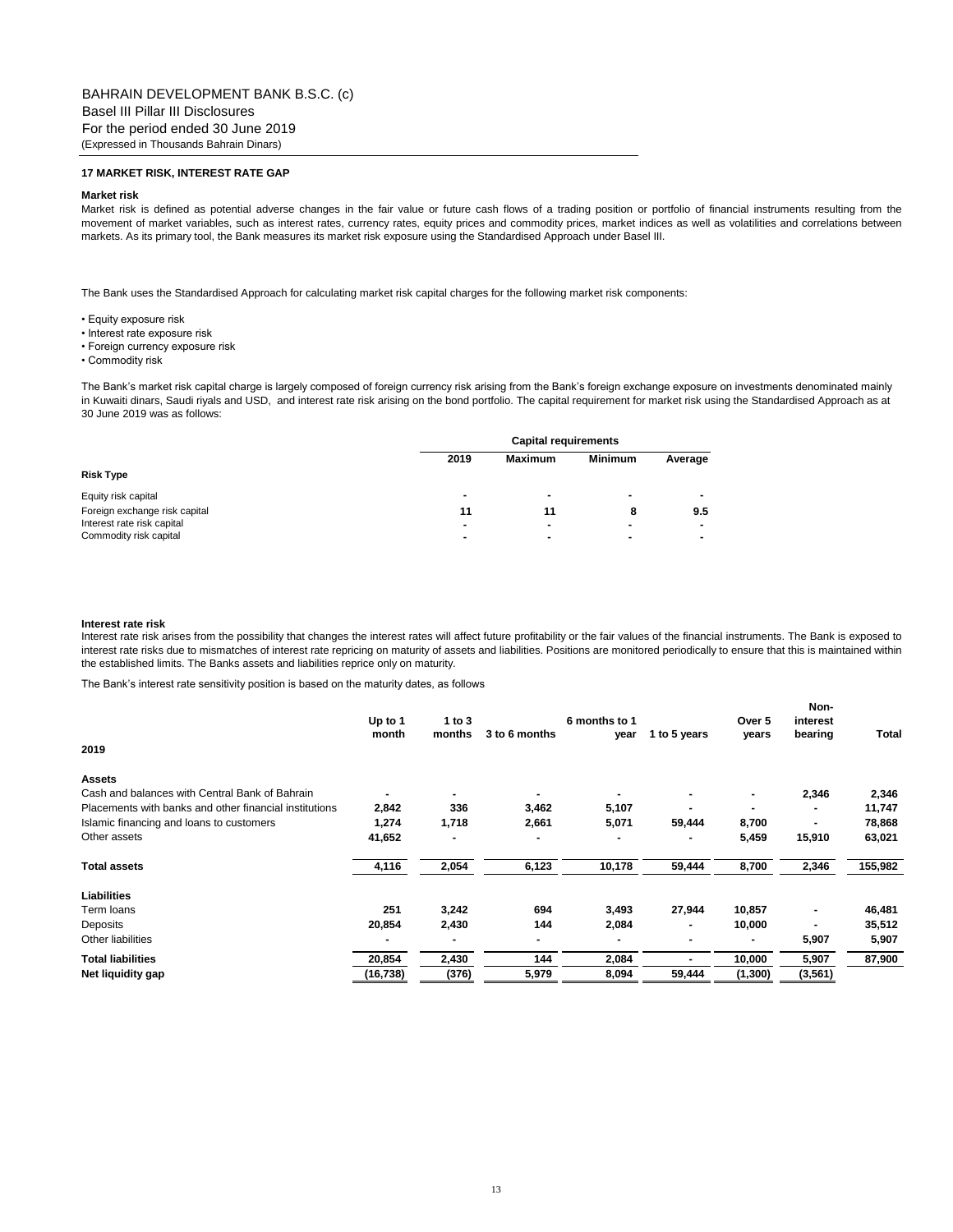#### **18 EQUITY POSITION IN THE BANKING BOOK**

|                 | 2019       |             |
|-----------------|------------|-------------|
|                 | <b>Net</b> | Capital     |
|                 | exposure   | requirement |
| Publicly traded |            | 0           |
|                 | 5,249      | 656         |
|                 | 5,250      | 656         |

#### **19 GAINS ON EQUITY INVESTMENTS**

|                                                               | 2019 |
|---------------------------------------------------------------|------|
| (i) Realised Gains/ Losses in the statement of profit or loss |      |
| (ii) Realised Gains/ Losses in retained earnings              |      |
| (iii) Unrealised Gains/ Losses in CET1 Capital                | 362  |

The Bank does not have any equity investments subject to supervisory transition or grandfathering provisions.

## **20 DERIVATIVES**

|                         | Foreign exchange<br>contracts |
|-------------------------|-------------------------------|
| Notional - Banking book | 31.378                        |

**21 OPERATIONAL AND LEGAL RISKS**

Operational risk is the risk of loss arising from errors that can be made in instructing payments or settling transactions, breakdown in technology and internal control systems. The Bank uses the Basic Indicator Approach under the Basel III framework for measuring and managing its operational risk. Currently, the Bank conducts its business from a single location. BDB is a retail bank with some restrictions and accordingly, the number of client relationships and volume of transactions at BDB are moderate on average.

BDB's operations are conducted according to well-defined procedures. These procedures include a comprehensive system of internal controls, including segregation of duties and other internal checks, which are designed to prevent either inadvertent staff errors or malfeasance prior to the release of a transaction. The Bank also engages in subsequent monitoring of accounting records, daily reconciliation of cash and securities accounts and other checks to enable it detect any erroneous or improper transactions which may have occurred. Specific limits are set up to mitigate and monitor the Bank's exposure.

Operational risk is managed by the Risk management department. The scope of the Internal Audit department encompasses audits and reviews of all business units, support services and branches. The internal audit process focuses primarily on assessing risks and controls and ensuring compliance with established policies, procedures and delegated authorities. Products and services are reviewed by the Internal Audit department and assessed for operational risks. The Internal Audit department is operationally independent and reports significant internal control deficiencies to the Audit Committee.

The Bank has a Business Continuity Plan (BCP) to ensure that the critical activities are supported in case of an emergency. The BCP is approved by the Board of Directors.

Bank's ICAAP limit of 25% has been fixed to absorb any unforseen event as compared to regulatory capital requirement of 12.5%.

Legal risk is the risk arising from the potential that unenforceable contracts, lawsuits or adverse judgments can disrupt or otherwise negatively affect the operations of the group. The Group has developed controls and procedures to identify legal risks and believes that losses will not be material.

#### **22 FINES & PENALTY**

 **Amount in BHD Actual 2019**

Penalty paid to Central Bank of Bahrain **0**

#### **23 Liquidity Coverage Ratio (LCR)**

According to LM-11.1.2 under the "Liquidity Risk Management Module" in the CBB Rulebook, The Bank has calculated the Liquidity Coverage Ratio, which is at 374.8% as on 30<sup>th</sup> June, 2019.

### **24 Leverage Ratio (LR)**

According to CA-15.5.1 under the "Leverage Ratio & Gearing Requirements" Module in the CBB Rulebook, The Bank has calculated the Leverage Ratio, which is at 42.0% as on 30<sup>th</sup> June, 2019.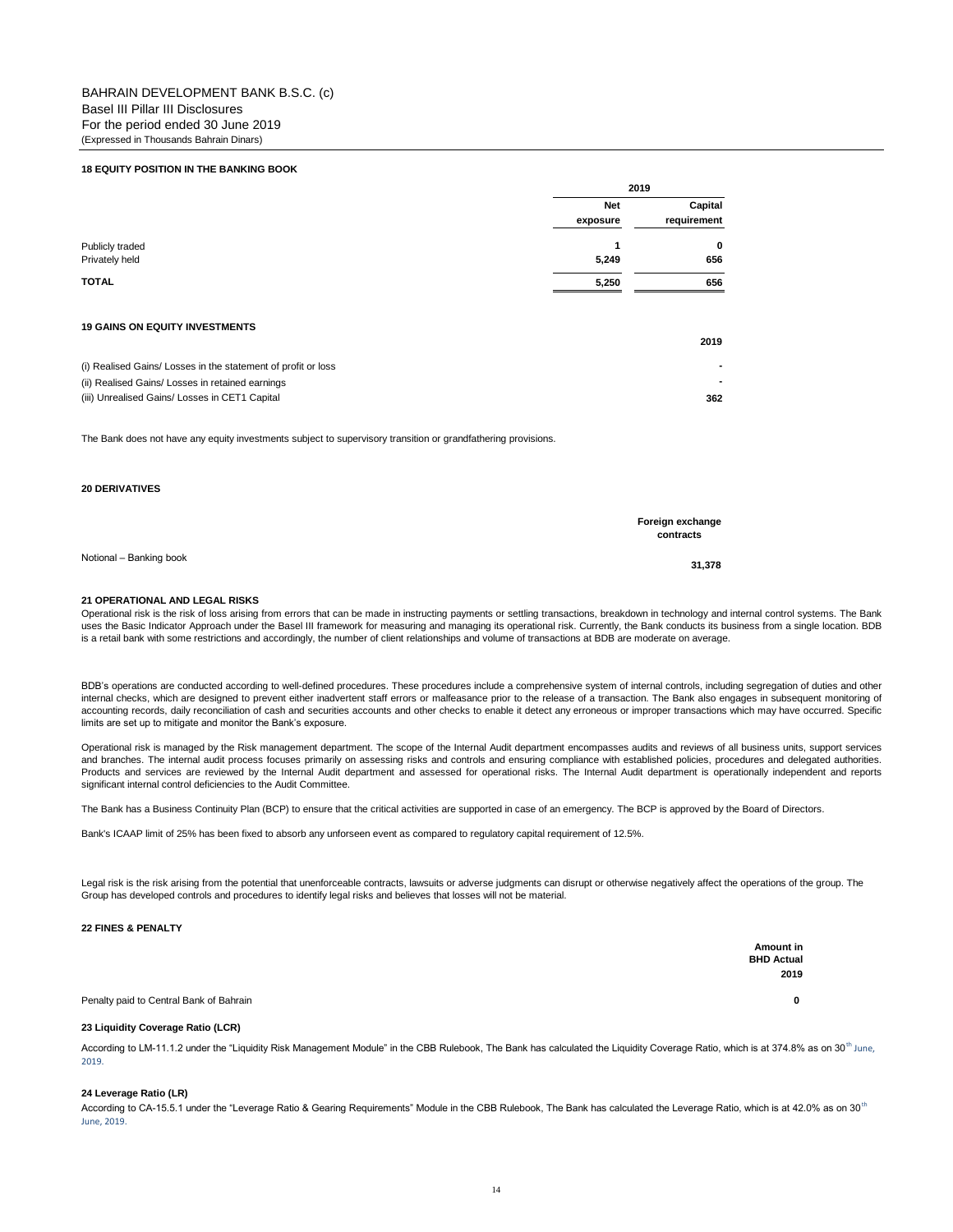BAHRAIN DEVELOPMENT BANK B.S.C. (c) Basel III Pillar III Disclosures For the period ended 30 June 2019 (Expressed in Thousands Bahrain Dinars)

# **Composition of capital disclosure requirements**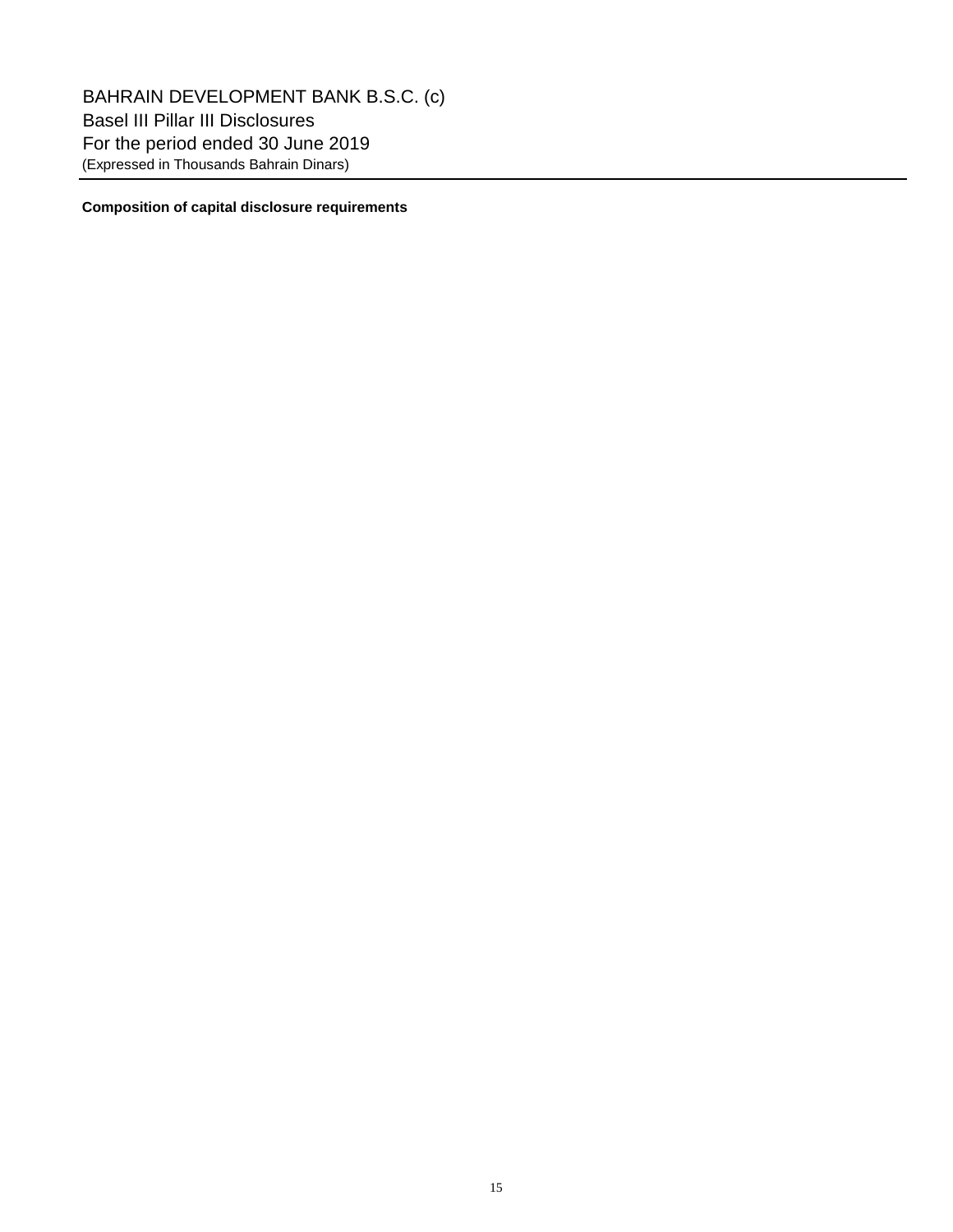# **BAHRAIN DEVELOPMENT BANK B.S.C. (c)**

**Composition of capital disclosure requirements For the period ended 30 June 2019**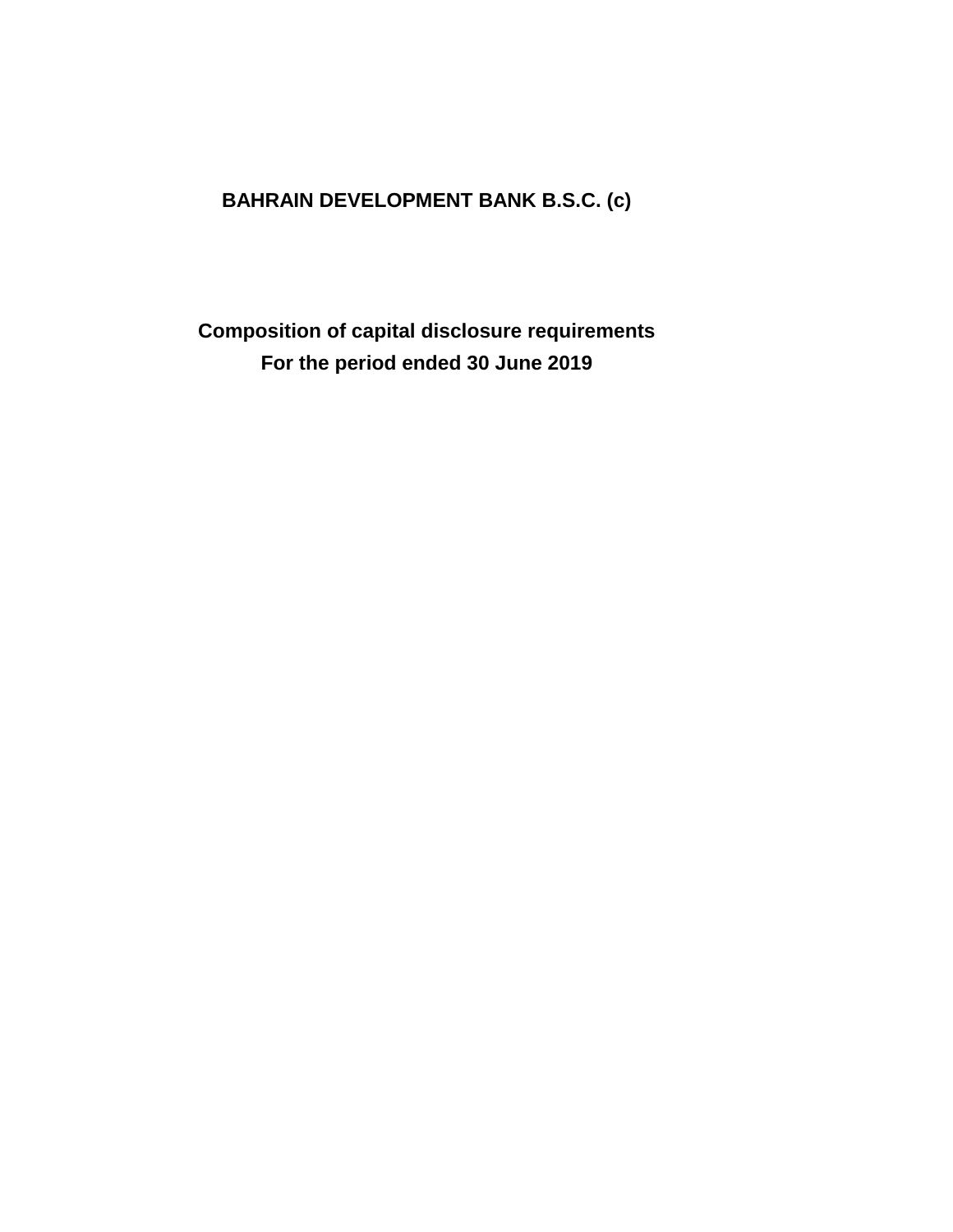# BAHRAIN DEVELOPMENT BANK B.S.C. (c) For the period ended 30 June 2019

|                                                                                 | Page no |
|---------------------------------------------------------------------------------|---------|
| Disclosure of Balance Sheet under Regulatory scope of Consolidation - Step 1    |         |
| Expansion of the Balance Sheet under Regulatory scope of Consolidation - Step 2 |         |
| Main features of regulatory capital instruments                                 | 3       |
| <b>Capital composition disclosure template</b>                                  | $4 - 5$ |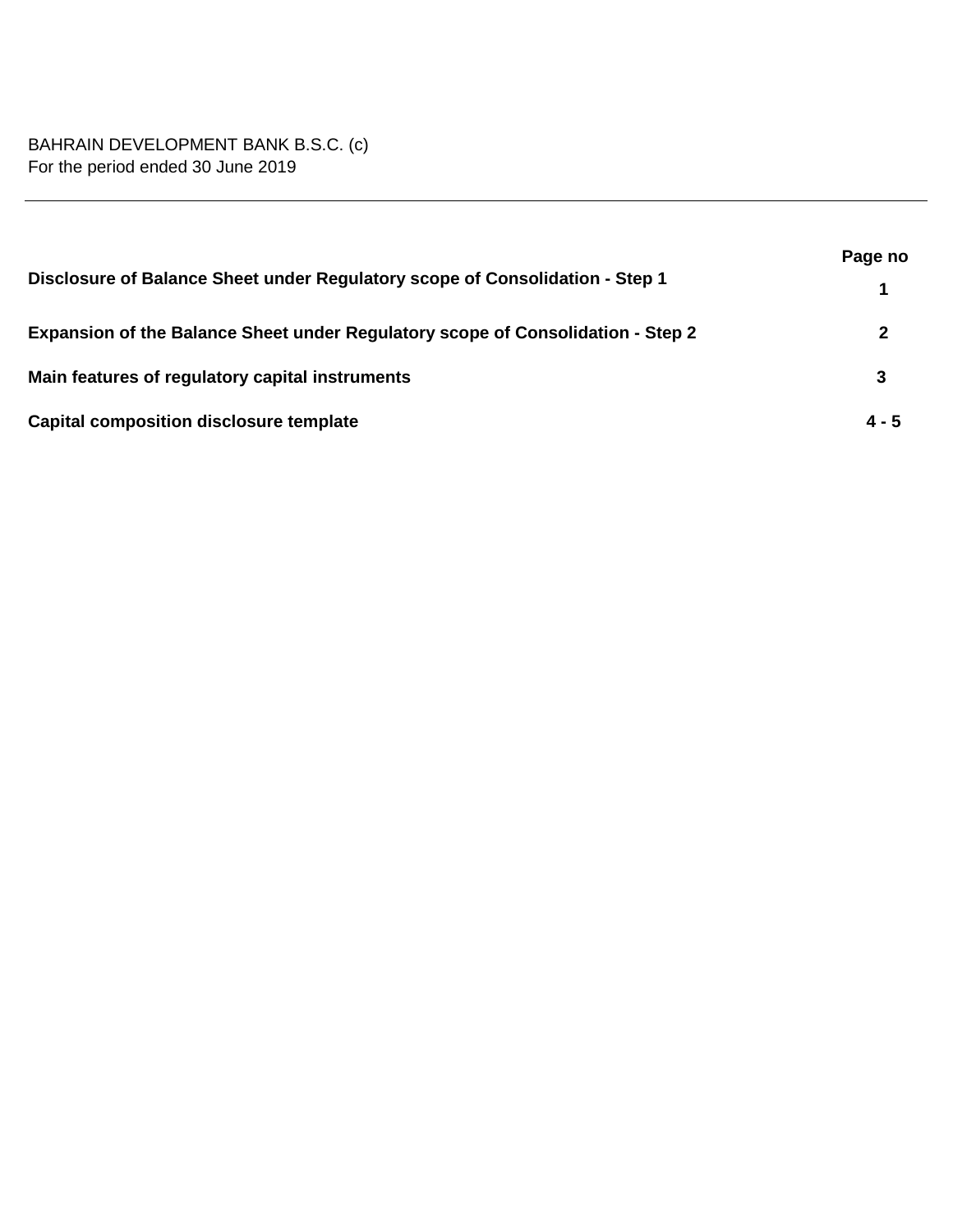BAHRAIN DEVELOPMENT BANK B.S.C. (c) For the period ended 30 June 2019

# **PD 2 : Reconciliation of regulatory capital**

# **Step 1: Disclosure of Balance Sheet under Regulatory scope of Consolidation**

This step in not applicable to the Bank since the scope of regulatory consolidation and accounting consolidation is identical.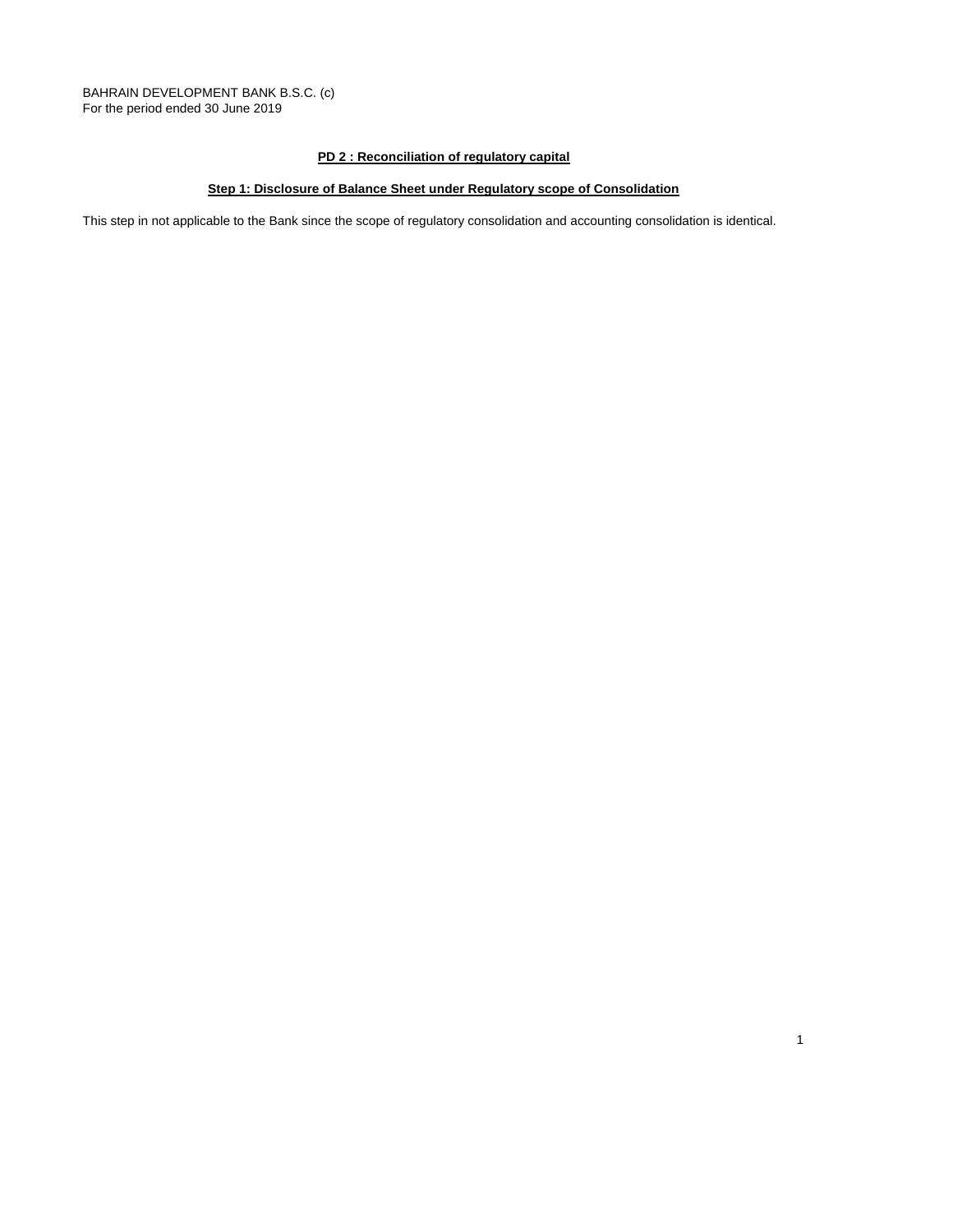# BAHRAIN DEVELOPMENT BANK B.S.C. (c) For the period ended 30 June 2019

# **PD 2 : Reconciliation of regulatory capital (continued)**

|                                                                                                              | Balance sheet as in |                          |
|--------------------------------------------------------------------------------------------------------------|---------------------|--------------------------|
|                                                                                                              | published financial | <b>Consolidated PIR</b>  |
|                                                                                                              | statements          | data                     |
| <b>Assets</b>                                                                                                |                     |                          |
| Cash and balances at central banks                                                                           | 2,346               | 2,346                    |
| Placements with banks and other financial institutions                                                       | 11.747              | 11.825                   |
| Investment securities                                                                                        | 47.111              | 47.111                   |
| Investments in associates                                                                                    | 322                 | 322                      |
| <b>Total Investment</b>                                                                                      | 47,433              | 47,433                   |
| of which:                                                                                                    |                     |                          |
| Significant investments in capital of financials insitutions exceeds the 10% of CET1                         |                     |                          |
| Amount in excess of 10% of CET1 to be deducted                                                               |                     |                          |
| Amount in excess of 10% of CET1 to be deducted in year 1                                                     |                     |                          |
| Investment property                                                                                          | 11,805              | 11,805                   |
| Loans and advances                                                                                           | 78,868              | 80,035                   |
| of which: General loan loss provision which qualify as capital                                               | 1,489               | 1,719                    |
| Prepayments, accrued income and other assets                                                                 | 1,888               | 2,132                    |
| Property, plant and equipment                                                                                | 1.895               | 1.895                    |
| <b>Total assets</b>                                                                                          | 155,982             | 157,471                  |
| Liabilities                                                                                                  |                     |                          |
| Deposits from banks and other financial institutions                                                         | 3,000               | 3,000                    |
| Customer accounts                                                                                            | 32,512              | 32,512                   |
| <b>Term Loans</b>                                                                                            | 46.481              | 46.481                   |
| Repurchase agreements and other similar secured borrowing                                                    |                     |                          |
| Derivative financial instruments                                                                             |                     |                          |
| Accruals, deferred income and other liabilities                                                              | 5,907               | 5,677                    |
| <b>Total liabilities</b>                                                                                     | 87,900              | 87,670                   |
| <b>Shareholders' Equity</b>                                                                                  |                     |                          |
| Paid-in share capital                                                                                        | 65,000              | 65,000                   |
| Shares under employee share incentive scheme                                                                 |                     |                          |
| <b>Total share capital</b>                                                                                   | 65,000              | 65,000                   |
| of which amount eligible for CET1                                                                            |                     | 65,000                   |
| of which amount eligible for AT1                                                                             |                     | $\overline{\phantom{a}}$ |
| Retained earnings                                                                                            | (2, 343)            | (2, 343)                 |
| Statutory reserve                                                                                            | 1,186               | 1.186                    |
| <b>Other Reserve</b>                                                                                         | 4.048               | 4.048                    |
| General reserve                                                                                              |                     |                          |
| Share premium                                                                                                |                     |                          |
| Donations and charity reserve                                                                                |                     |                          |
| General loan loss provision which qualify as capital                                                         |                     | 1.719                    |
| Available for sale revaluation reserve                                                                       | 212                 | 212                      |
| Share of Available for sale revaluation reserve relating to associates not considered for regulatory capital |                     |                          |
| Minority interest in subsidiaries' share capital                                                             | (21)                | (21)                     |
| Total shareholders' equity                                                                                   | 68,082              | 69,801                   |
| Total liabilities & Shareholders' Equity                                                                     | 155,982             | 157,471                  |
|                                                                                                              |                     |                          |

**Step 2: Expansion of the Balance Sheet under Regulatory scope of Consolidation**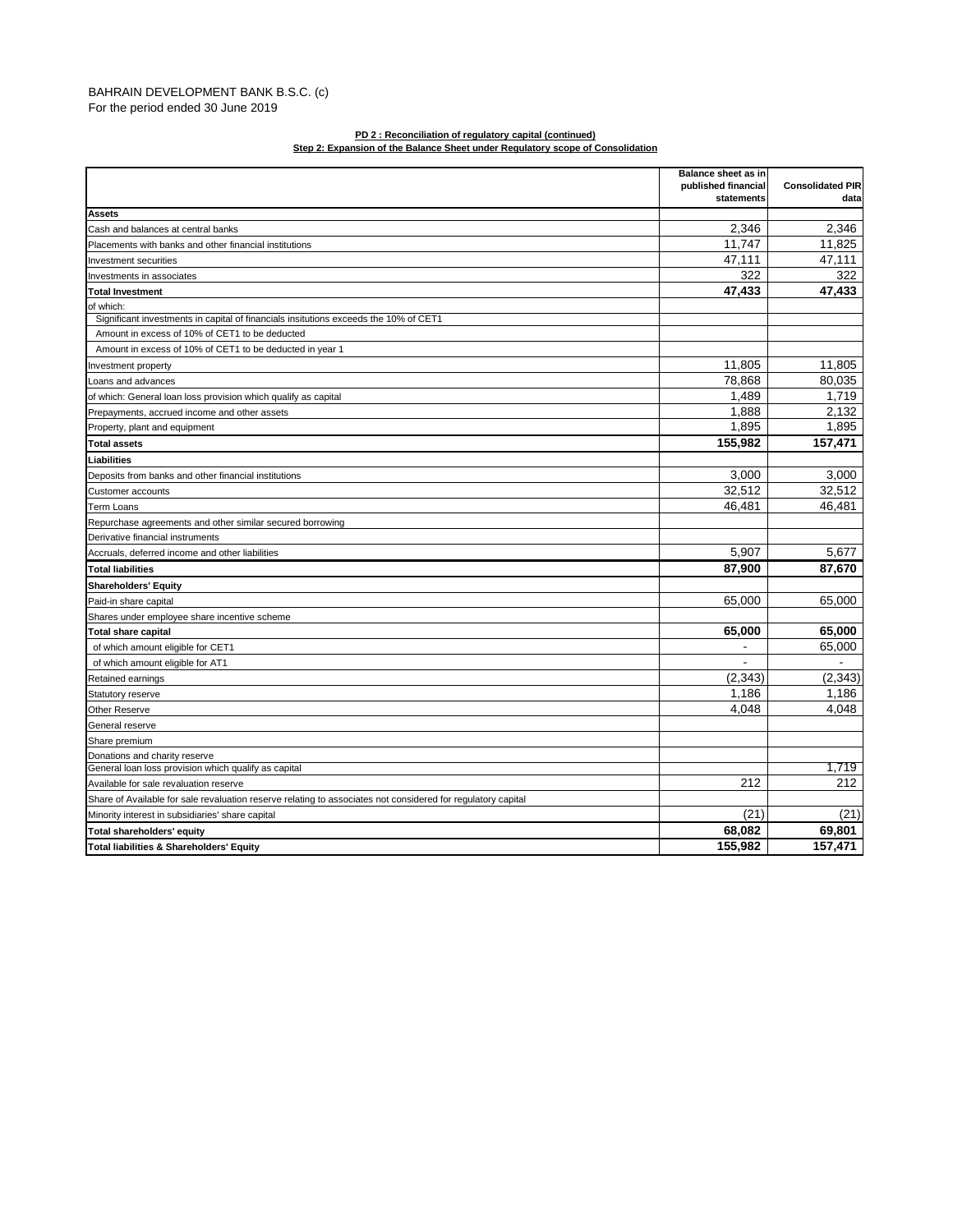| $\mathbf{1}$   | Issuer                                                                                                           | Bahrain Development Bank BSC        |
|----------------|------------------------------------------------------------------------------------------------------------------|-------------------------------------|
| $\overline{2}$ | Unique identifier (Bahrain Bourse ticker)                                                                        | <b>BDB</b>                          |
|                |                                                                                                                  | All applicable laws and regulations |
| 3              | Governing law of the instrument                                                                                  | of the Kingdom of Bahrain           |
|                |                                                                                                                  |                                     |
|                | <b>Regulatory treatment</b>                                                                                      |                                     |
| $\overline{4}$ |                                                                                                                  | Common Equity Tier 1                |
|                | <b>Transitional CBB rules</b>                                                                                    |                                     |
| 5              | Post-transitional CBB rules                                                                                      | Common Equity Tier 1                |
| 6              | Eligible at solo/group/group & solo                                                                              | Group                               |
|                |                                                                                                                  | Common Equity shares                |
| $\overline{7}$ | <b>Instrument Type</b>                                                                                           |                                     |
|                | Amount recognized in regulatory capital (currency in Millions, as of most recent                                 |                                     |
| 8              | reporting date)                                                                                                  | BD65,000                            |
| 9              | Par Value of instrument                                                                                          | BD1.00                              |
| 10             | Accounting classification                                                                                        | Shareholders' Equity                |
| 11             | Original date of issuance                                                                                        | Not Applicable                      |
| 12             | Perpetual or dated                                                                                               | Not Applicable                      |
| 13             | Original maturity date                                                                                           | Not Applicable                      |
| 14             | Issuer call subject to prior supervisory approval                                                                | Not Applicable                      |
| 15             | Optional call date, contingent call dates and redemption amount                                                  | Not Applicable                      |
| 16             | Subsequent call dates, if applicable                                                                             | Not Applicable                      |
|                | Coupons / dividends                                                                                              | Not Applicable                      |
| 17             | Fixed or floating dividend/coupon                                                                                | Not Applicable                      |
| 18             | Coupon rate and any related index                                                                                | Not Applicable                      |
| 19             | Existence of a dividend stopper                                                                                  | Not Applicable                      |
| 20             | Fully discretionary, partially discretionary or mandatory                                                        | Not Applicable                      |
| 21             | Existence of step up or other incentive to redeem                                                                | Not Applicable                      |
| 22             | Noncumulative or cumulative                                                                                      | Not Applicable                      |
| 23             | Convertible or non-convertible                                                                                   | Not Applicable                      |
| 24             | If convertible, conversion trigger (s)                                                                           | Not Applicable                      |
| 25             | If convertible, fully or partially                                                                               | Not Applicable                      |
| 26             | If convertible, conversion rate                                                                                  | Not Applicable                      |
| 27             | If convertible, mandatory or optional conversion                                                                 | Not Applicable                      |
| 28             | If convertible, specify instrument type convertible into                                                         | Not Applicable                      |
| 29             | If convertible, specify issuer of instrument it converts into                                                    | Not Applicable                      |
| 30             | Write-down feature                                                                                               | Not Applicable                      |
| 31             | If write-down, write-down trigger(s)                                                                             | Not Applicable                      |
| 32             | If write-down, full or partial                                                                                   | Not Applicable                      |
| 33             | If write-down, permanent or temporary                                                                            | Not Applicable                      |
| 34             | If temporary write-down, description of write-up mechanism                                                       | Not Applicable                      |
| 35             | Position in subordination hierarchy in liquidation (specify instrument type immediately senior to<br>instrument) | Not Applicable                      |
| 36             | Non-compliant transitioned features                                                                              | Not Applicable                      |
| 37             | If yes, specify non-compliant features                                                                           | Not Applicable                      |

# **PD 3 : Main features of regulatory capital instruments**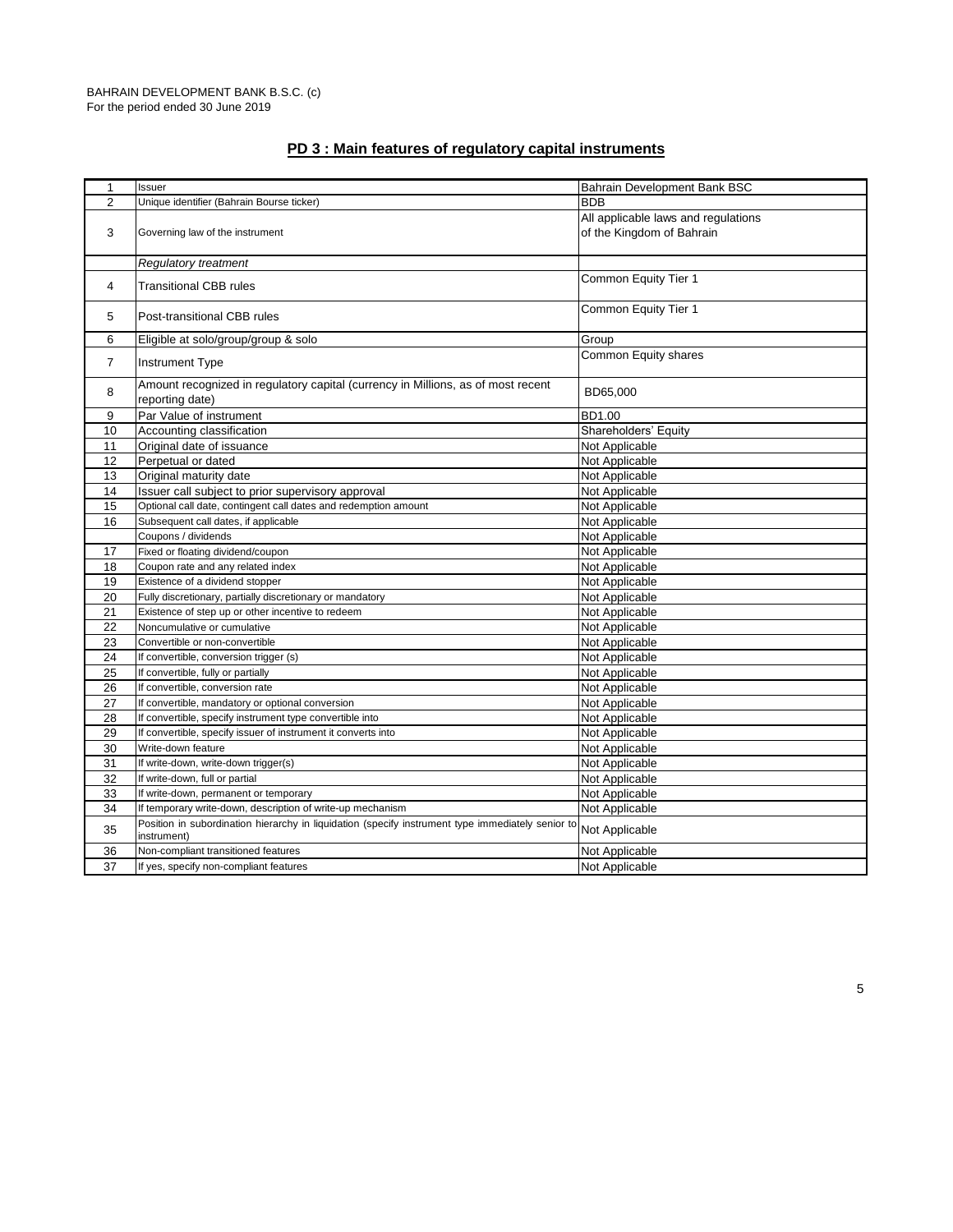# **PD 4: Capital composition disclosure template**

|                | Common disclosure template to be used during the transition of regulatory<br>adjustments (i.e. from 30 June 2015 to 31 December 2018)                                                                                                                                        |                          |  | Reference |
|----------------|------------------------------------------------------------------------------------------------------------------------------------------------------------------------------------------------------------------------------------------------------------------------------|--------------------------|--|-----------|
|                | <b>Common Equity Tier 1 capital: instruments and reserves</b>                                                                                                                                                                                                                |                          |  |           |
| $\mathbf{1}$   | Directly issued qualifying common share capital (and equivalent for<br>non-joint stock companies) plus related stock surplus                                                                                                                                                 | 65,000                   |  |           |
| $\overline{2}$ | Retained earnings                                                                                                                                                                                                                                                            | (2, 343)                 |  |           |
| 3              | Accumulated other comprehensive income (and other reserves)                                                                                                                                                                                                                  | 5,446                    |  |           |
| 4              | Not Applicable                                                                                                                                                                                                                                                               | $\blacksquare$           |  |           |
| 5              | Common share capital issued by subsidiaries and held by third parties<br>(amount allowed in group CET1)                                                                                                                                                                      |                          |  |           |
| 6              | Common Equity Tier 1 capital before regulatory adjustments                                                                                                                                                                                                                   | 68,103                   |  |           |
|                | Common Equity Tier 1 capital: regulatory adjustments                                                                                                                                                                                                                         |                          |  |           |
| 7              | Prudential valuation adjustments                                                                                                                                                                                                                                             |                          |  |           |
| 8              | Goodwill (net of related tax liability)<br>Other intangibles other than mortgage-servicing rights (net of related                                                                                                                                                            |                          |  |           |
| 9              | tax liability)                                                                                                                                                                                                                                                               |                          |  |           |
| 10             | Deferred tax assets that rely on future profitability excluding those<br>arising from temporary differences (net of related tax liability)                                                                                                                                   |                          |  |           |
| 11             | Cash-flow hedge reserve                                                                                                                                                                                                                                                      |                          |  |           |
| 12             | Shortfall of provisions to expected losses<br>Securitisation gain on sale (as set out in paragraph 562 of Basel II                                                                                                                                                           | $\overline{\phantom{a}}$ |  |           |
| 13             | framework)                                                                                                                                                                                                                                                                   |                          |  |           |
| 14<br>15       | Not applicable.<br>Defined-benefit pension fund net assets                                                                                                                                                                                                                   | ۰<br>$\sim$              |  |           |
|                | Investments in own shares (if not already netted off paid-in capital on                                                                                                                                                                                                      |                          |  |           |
| 16             | reported balance sheet)                                                                                                                                                                                                                                                      |                          |  |           |
| 17             | Reciprocal cross-holdings in common equity                                                                                                                                                                                                                                   |                          |  |           |
| 18             | Investments in the capital of banking, financial and insurance entities<br>that are outside the scope of regulatory consolidation, net of eligible<br>short positions, where the bank does not own more than 10% of the<br>issued share capital (amount above 10% threshold) |                          |  |           |
| 19             | Significant investments in the common stock of banking, financial and<br>insurance entities that are outside the scope of regulatory<br>consolidation, net of eligible short positions (amount above 10%<br>threshold)                                                       |                          |  |           |
| 20             | Mortgage servicing rights (amount above 10% threshold)                                                                                                                                                                                                                       |                          |  |           |
| 21             | Deferred tax assets arising from temporary differences (amount above                                                                                                                                                                                                         |                          |  |           |
| 22             | 10% threshold, net of related tax liability)<br>Amount exceeding the 15% threshold                                                                                                                                                                                           |                          |  |           |
|                |                                                                                                                                                                                                                                                                              |                          |  |           |
| 23<br>24       | of which: significant investments in the common stock of financials<br>of which: mortgage servicing rights                                                                                                                                                                   |                          |  |           |
|                |                                                                                                                                                                                                                                                                              |                          |  |           |
| 25             | of which: deferred tax assets arising from temporary differences                                                                                                                                                                                                             |                          |  |           |
| 26             | National specific regulatory adjustments<br><b>REGULATORY ADJUSTMENTS APPLIED TO COMMON EQUITY</b><br>TIER 1 IN RESPECT OF AMOUNTS SUBJECT TO PRE-2015                                                                                                                       | $\overline{\phantom{a}}$ |  |           |
| 27             | <b>TREATMENT</b><br>Regulatory adjustments applied to Common Equity Tier 1 due to                                                                                                                                                                                            |                          |  |           |
| 28             | insufficient Additional Tier 1 and Tier 2 to cover deductions<br>Total regulatory adjustments to Common equity Tier 1                                                                                                                                                        | 68,103                   |  |           |
| 29             | <b>Common Equity Tier 1 capital (CET1)</b>                                                                                                                                                                                                                                   |                          |  |           |
|                | <b>Additional Tier 1 capital: instruments</b>                                                                                                                                                                                                                                |                          |  |           |
| 30             | Directly issued qualifying Additional Tier 1 instruments plus related<br>stock surplus                                                                                                                                                                                       |                          |  |           |
| 31             | of which: classified as equity under applicable accounting standards                                                                                                                                                                                                         |                          |  |           |
| 32             | of which: classified as liabilities under applicable accounting standards                                                                                                                                                                                                    |                          |  |           |
| 33             | Directly issued capital instruments subject to phase out from Additional<br>Tier 1                                                                                                                                                                                           |                          |  |           |
| 34             | Additional Tier 1 instruments (and CET1 instruments not included in<br>row 5) issued by subsidiaries and held by third parties (amount allowed<br>in group AT1)                                                                                                              |                          |  |           |
| 35             | of which: instruments issued by subsidiaries subject to phase out                                                                                                                                                                                                            |                          |  |           |
| 36             | Additional Tier 1 capital before regulatory adjustments                                                                                                                                                                                                                      |                          |  |           |
|                | Additional Tier 1 capital: regulatory adjustments                                                                                                                                                                                                                            |                          |  |           |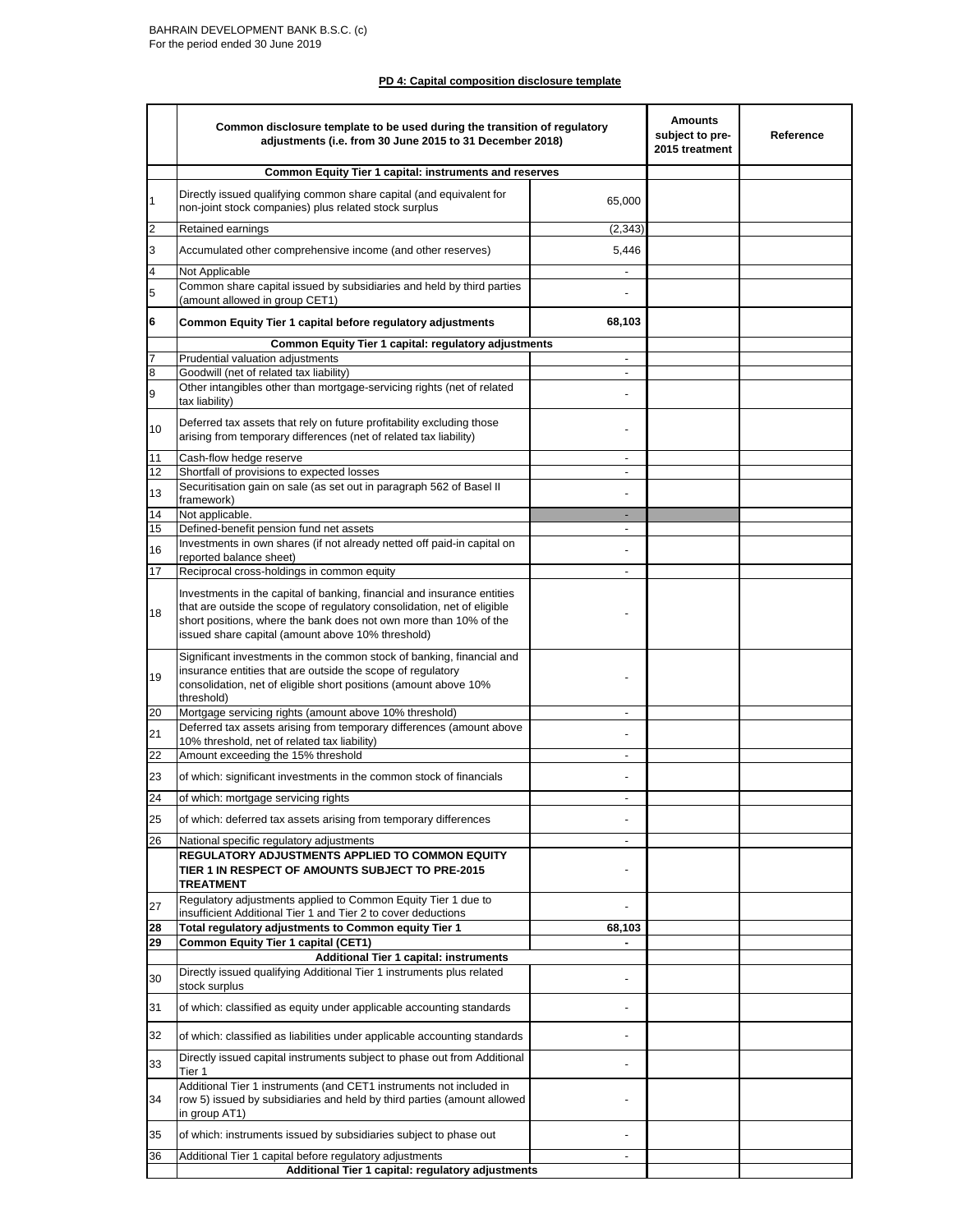| 37 | Investments in own Additional Tier 1 instruments                                                                                     |                          |  |  |  |
|----|--------------------------------------------------------------------------------------------------------------------------------------|--------------------------|--|--|--|
| 38 | Reciprocal cross-holdings in Additional Tier 1 instruments                                                                           |                          |  |  |  |
|    | Investments in the capital of banking, financial and insurance entities                                                              |                          |  |  |  |
|    | that are outside the scope of regulatory consolidation, net of eligible                                                              |                          |  |  |  |
| 39 | short positions, where the bank does not own more than 10% of the<br>issued common share capital of the entity (amount above 10%     |                          |  |  |  |
|    | threshold)                                                                                                                           |                          |  |  |  |
|    | Significant investments in the capital of banking, financial and                                                                     |                          |  |  |  |
| 40 | insurance entities that are outside the scope of regulatory consolidation                                                            |                          |  |  |  |
|    | (net of eligible short positions)                                                                                                    |                          |  |  |  |
| 41 | National specific regulatory adjustments                                                                                             |                          |  |  |  |
|    | REGULATORY ADJUSTMENTS APPLIED TO ADDITIONAL TIER 1 IN                                                                               |                          |  |  |  |
|    | RESPECT OF AMOUNTS SUBJECT TO PRE-2015 TREATMENT                                                                                     |                          |  |  |  |
|    |                                                                                                                                      |                          |  |  |  |
| 42 | Regulatory adjustments applied to Additional Tier 1 due to insufficient<br>Tier 2 to cover deductions                                |                          |  |  |  |
| 43 | Total regulatory adjustments to Additional Tier 1 capital                                                                            |                          |  |  |  |
| 44 | <b>Additional Tier 1 capital (AT1)</b>                                                                                               | $\blacksquare$           |  |  |  |
| 45 | Tier 1 capital (T1 = CET1 + AT1)                                                                                                     | 68,103                   |  |  |  |
|    | Tier 2 capital: instruments and provisions                                                                                           |                          |  |  |  |
| 46 | Directly issued qualifying Tier 2 instruments plus related stock surplus                                                             |                          |  |  |  |
|    |                                                                                                                                      |                          |  |  |  |
| 47 | Directly issued capital instruments subject to phase out from Tier 2                                                                 |                          |  |  |  |
|    |                                                                                                                                      |                          |  |  |  |
|    | Tier 2 instruments (and CET1 and AT1 instruments not included in                                                                     |                          |  |  |  |
| 48 | rows 5 or 34) issued by subsidiaries and held by third parties (amount<br>allowed in group Tier 2)                                   |                          |  |  |  |
|    |                                                                                                                                      |                          |  |  |  |
| 49 | of which: instruments issued by subsidiaries subject to phase out                                                                    |                          |  |  |  |
| 50 | Provisions                                                                                                                           | 1,525                    |  |  |  |
| 51 | Tier 2 capital before regulatory adjustments                                                                                         | 1,525                    |  |  |  |
|    | Tier 2 capital: regulatory adjustments                                                                                               |                          |  |  |  |
| 52 | Investments in own Tier 2 instruments                                                                                                | $\overline{\phantom{a}}$ |  |  |  |
| 53 | Reciprocal cross-holdings in Tier 2 instruments                                                                                      | $\sim$                   |  |  |  |
|    | Investments in the capital of banking, financial and insurance entities                                                              |                          |  |  |  |
|    | thatare outside the scope of regulatory consolidation, net of eligible                                                               |                          |  |  |  |
| 54 | short positions, where the bank does not own more than 10% of the<br>issued common share capital of the entity (amount above the 10% |                          |  |  |  |
|    | threshold)                                                                                                                           |                          |  |  |  |
|    | Significant investments in the capital banking, financial and insurance                                                              |                          |  |  |  |
| 55 | entities that are outside the scope of regulatory consolidation (net of                                                              |                          |  |  |  |
|    | eligible short positions)                                                                                                            |                          |  |  |  |
| 56 | National specific regulatory adjustments                                                                                             |                          |  |  |  |
|    | REGULATORY ADJUSTMENTS APPLIED TO TIER 2 IN RESPECT                                                                                  |                          |  |  |  |
|    | OF AMOUNTS SUBJECT TO PRE-2015 TREATMENT                                                                                             |                          |  |  |  |
|    |                                                                                                                                      |                          |  |  |  |
| 57 | Total regulatory adjustments to Tier 2 capital                                                                                       |                          |  |  |  |
| 58 | Tier 2 capital (T2)                                                                                                                  | 1,525                    |  |  |  |
| 59 | Total capital (TC = $T1 + T2$ )                                                                                                      | 69,628                   |  |  |  |
|    | RISK WEIGHTED ASSETS IN RESPECT OF AMOUNTS SUBJECT<br>TO PRE-2015 TREATMENT                                                          |                          |  |  |  |
| 60 | <b>Total risk weighted assets</b>                                                                                                    | 141,187                  |  |  |  |
|    | <b>Capital ratios</b>                                                                                                                |                          |  |  |  |
|    |                                                                                                                                      |                          |  |  |  |
| 61 | Common Equity Tier 1 (as a percentage of risk weighted assets)                                                                       | 48.24%                   |  |  |  |
| 62 | Tier 1 (as a percentage of risk weighted assets)                                                                                     | 48.24%                   |  |  |  |
| 63 | Total capital (as a percentage of risk weighted assets)                                                                              | 49.32%                   |  |  |  |
|    | Institution specific buffer requirement (minimum CET1 requirement plus                                                               |                          |  |  |  |
|    | capital conservation buffer plus countercyclical buffer requirements                                                                 |                          |  |  |  |
| 64 | plus D-SIB buffer requirement expressed as a percentage of risk                                                                      | 9.00%                    |  |  |  |
|    | weighted assets)                                                                                                                     |                          |  |  |  |
| 65 | of which: capital conservation buffer requirement                                                                                    | 2.50%                    |  |  |  |
|    |                                                                                                                                      |                          |  |  |  |
| 66 | of which: bank specific countercyclical buffer requirement (N/A)                                                                     | 0.00%                    |  |  |  |
| 67 | of which: D-SIB buffer requirement (N/A)                                                                                             | 0.00%                    |  |  |  |
| 68 | Common Equity Tier 1 available to meet buffers (as a percentage of                                                                   | 48.24%                   |  |  |  |
|    | risk weighted assets)                                                                                                                |                          |  |  |  |
|    | National minima including CCB (if different from Basel 3)                                                                            |                          |  |  |  |
| 69 | CBB Common Equity Tier 1 minimum ratio                                                                                               | 9.00%                    |  |  |  |
| 70 | CBB Tier 1 minimum ratio                                                                                                             | 10.50%                   |  |  |  |
| 71 | CBB total capital minimum ratio                                                                                                      | 12.50%                   |  |  |  |
|    | Amounts below the thresholds for deduction (before risk weighting)                                                                   |                          |  |  |  |
| 72 | Non-significant investments in the capital of other financials                                                                       | 1,103                    |  |  |  |
| 73 | Significant investments in the common stock of financials                                                                            | 322                      |  |  |  |
| 74 | Mortgage servicing rights (net of related tax liability)                                                                             |                          |  |  |  |
|    | Deferred tax assets arising from temporary differences (net of related                                                               |                          |  |  |  |
| 75 |                                                                                                                                      |                          |  |  |  |
|    | tax liability)<br>Applicable caps on the inclusion of provisions in Tier 2                                                           |                          |  |  |  |